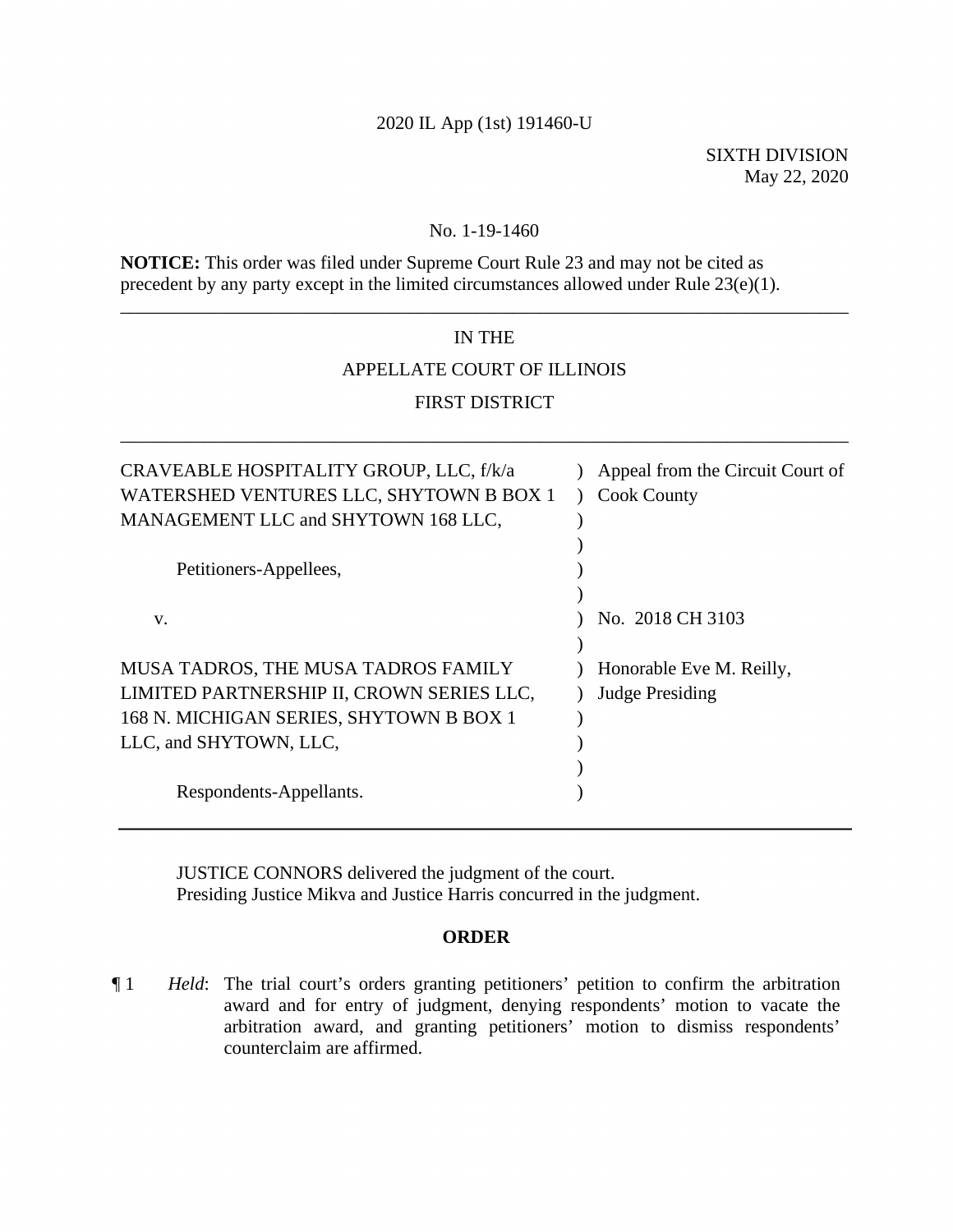¶ 2 Respondents, Musa Tadros (Tadros), The Musa Tadros Family Limited Partnership II (Tadros Partnership), Crown Series LLC, 168 N. Michigan Series (Crown), Shytown B Box 1 LLC (Shytown B Box 1), and Shytown, LLC (Shytown), appeal the trial court's order that denied respondents' motion to vacate the arbitration award entered in favor of petitioners' Craveable Hospitality Group, LLC, f/k/a Watershed Ventures LLC (Watershed), Shytown B Box 1 Management LLC (B Box 1 Management), and Shytown 168 LLC (Shytown 168). Respondents also appeal the trial court's orders that confirmed the arbitration award, granted petitioners' motion to confirm the arbitration award, and granted petitioners' motion to dismiss respondents' counterclaim. We affirm.

¶ 3 This case is based on a business relationship involving Watershed, a professional restaurant management company, and respondent Musa Tadros, an owner and developer of real estate in Chicago. The business relationship involved various agreements, including the creation of certain limited liability companies, formed in connection with developing and owning two restaurants in Chicago (Restaurant Projects).

¶ 4 The parties created Shytown, LLC to own one of the restaurants located at 168 North Michigan Avenue and Shytown B Box 1, LLC to own the other restaurant located near Clark Street and Adam Street (Restaurant LLCs). Operating agreements were executed for each restaurant entity and each entity consisted of two members, which included one entity owned by Watershed and one entity owned by Tadros. Shytown's members were Shytown 168, which was controlled by Watershed, and Crown, which was controlled by Tadros. Shytown B Box 1's members were B Box 1 Management, which was controlled by Watershed, and the Tadros Partnership, which was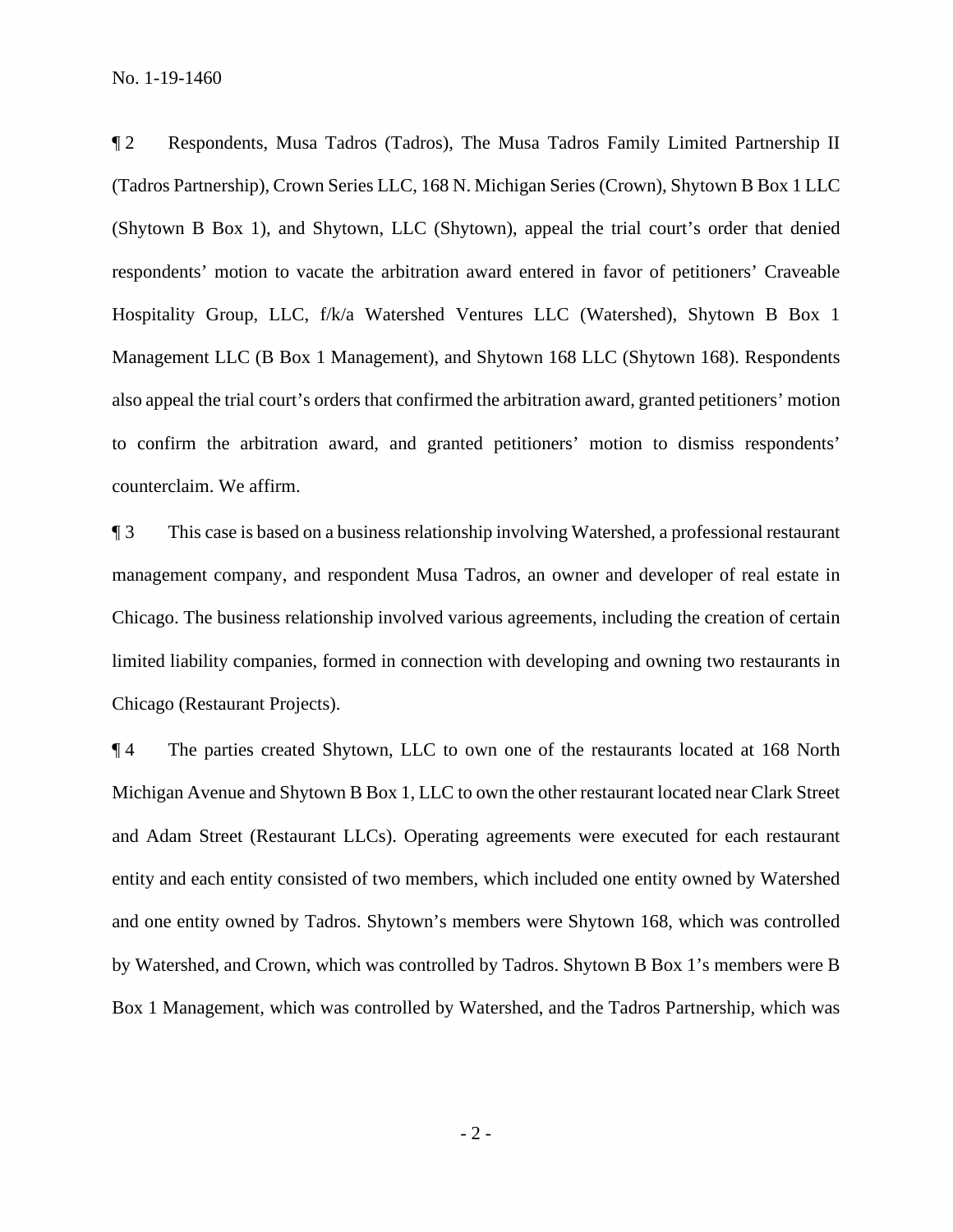controlled by Tadros. The managers of each restaurant entity were Tadros and Stephen Goglia, the CEO and president of Watershed.

¶ 5 In December 2013 and August 2013, the operating agreements were executed for Shytown and Shytown B Box 1, respectively. The operating agreements contained similar provisions and provided that they were made between the "[p]ersons who are identified as Members." The operating agreement for Shytown B Box 1 identified Crown and B Box 1 Management as members and the operating agreement for Shytown identified Crown and Shytown 168 as members. Each operating agreement contained an arbitration provision stating, in relevant part, as follows:

 "(ii) Except for seeking relief from a court of competent jurisdiction for the issuance of an injunction or other form of emergency relief, the parties agree that any disputes which may arise out of or in connection with this Agreement shall be decided by arbitration in accordance with the Construction Industry Arbitration Rules of the American Arbitration Association (while the Project is in its construction phase) and, thereafter, the Commercial Arbitration Rules of the American Arbitration Association \*\*\* The demand for arbitration shall be filed in writing with the American Arbitration Association in the county where the project is located within a reasonable time after the dispute has arisen."

¶ 6 The Shytown B Box 1 operating agreement showed that Tadros signed his name under the Tadros Partnership signature block and that he indicated his title was "President" of Crown, which was the general partner of the Tadros Partnership. The Shytown operating agreement showed that Tadros signed under the Crown signature block and that he indicated his title was "President" for Crown.

- 3 -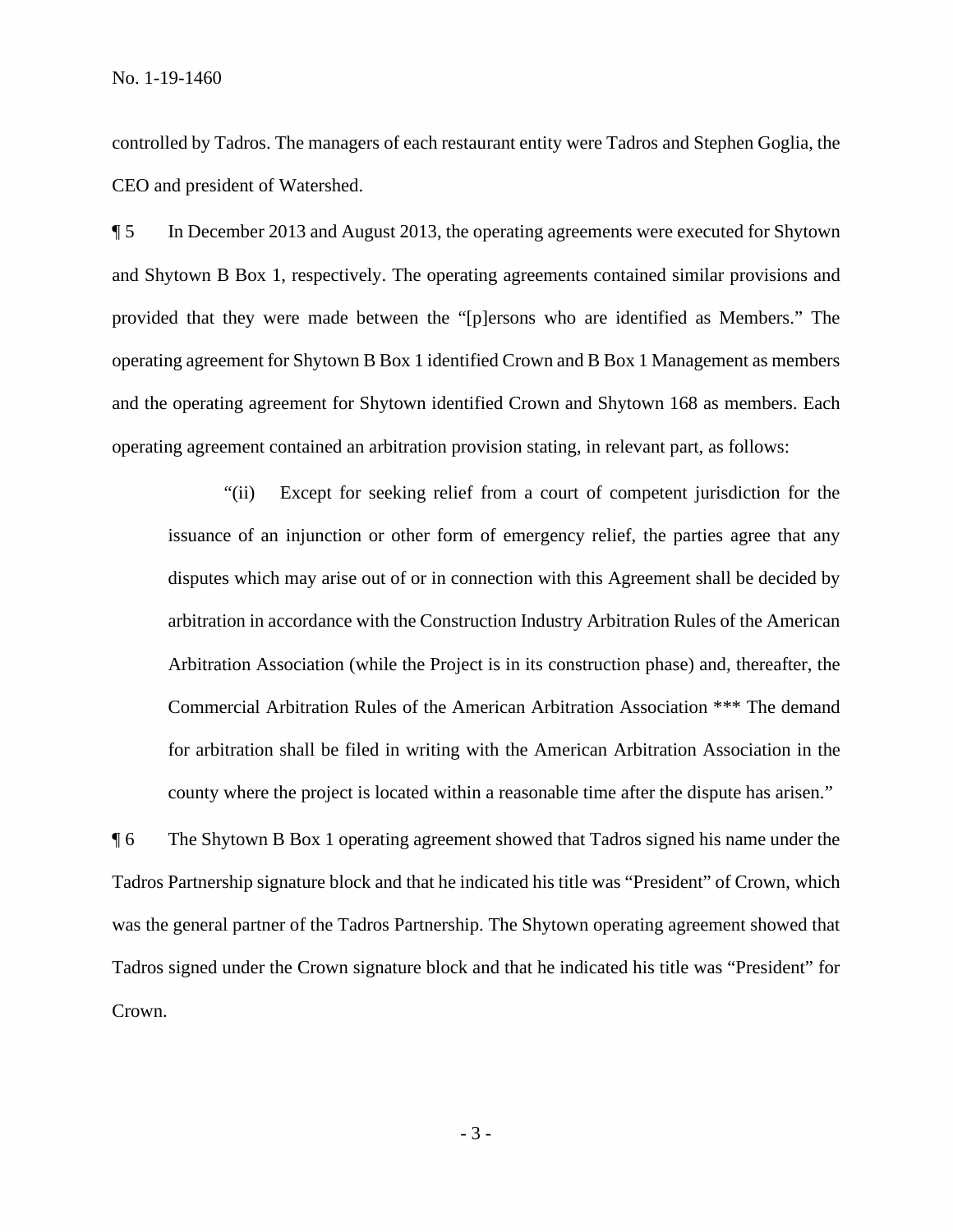¶ 7 In March 2016, petitioners filed a Demand for Arbitration against respondents with the American Arbitration Association's (AAA) office in New York City. Petitioners' demand specifically identified Tadros as an individual respondent. Petitioners alleged that Tadros conspired with celebrity chef David Burke, who was Watershed's former managing member, to illegally abandon the Restaurant Projects and pursue them in a new venture with Burke. Petitioners alleged that, after the various contracts were executed for the Restaurant Projects, Watershed invested significant time and money in the projects and worked with Tadros for over one year to develop the restaurants. In May 2014, when the restaurants were a few months away from opening, Tadros informed petitioners that he was going to abandon the Restaurant Projects with Watershed and pursue the same projects with Burke. Shortly thereafter Burke resigned as Watershed's managing member and Tadros and Burke formed a partnership to pursue the Restaurant Projects, at which time the joint venture between Tadros and Watershed ended.

¶ 8 Petitioners alleged that Tadros and Watershed entered into a series of contracts, including an operating and management agreement for each restaurant, memorializing their agreement to develop the Restaurant Projects. They alleged that Watershed spent substantial amounts of time and money negotiating the agreements with Tadros, that Tadros breached the governing contracts, and that Tadros violated the fiduciary duties he owed to Watershed. Petitioners alleged that Tadros schemed with Burke to divert the Restaurant Projects and used Watershed's confidential financial information to do so. Petitioners stated that Tadros breached his contractual obligations as manager of each of the Restaurant LLCs, which required him to "not permit to be diverted to any other Person sources of revenue properly belonging to the Company." They alleged that Tadros's use of Watershed's confidential financial information was "an additional breach of [Tadros's] duties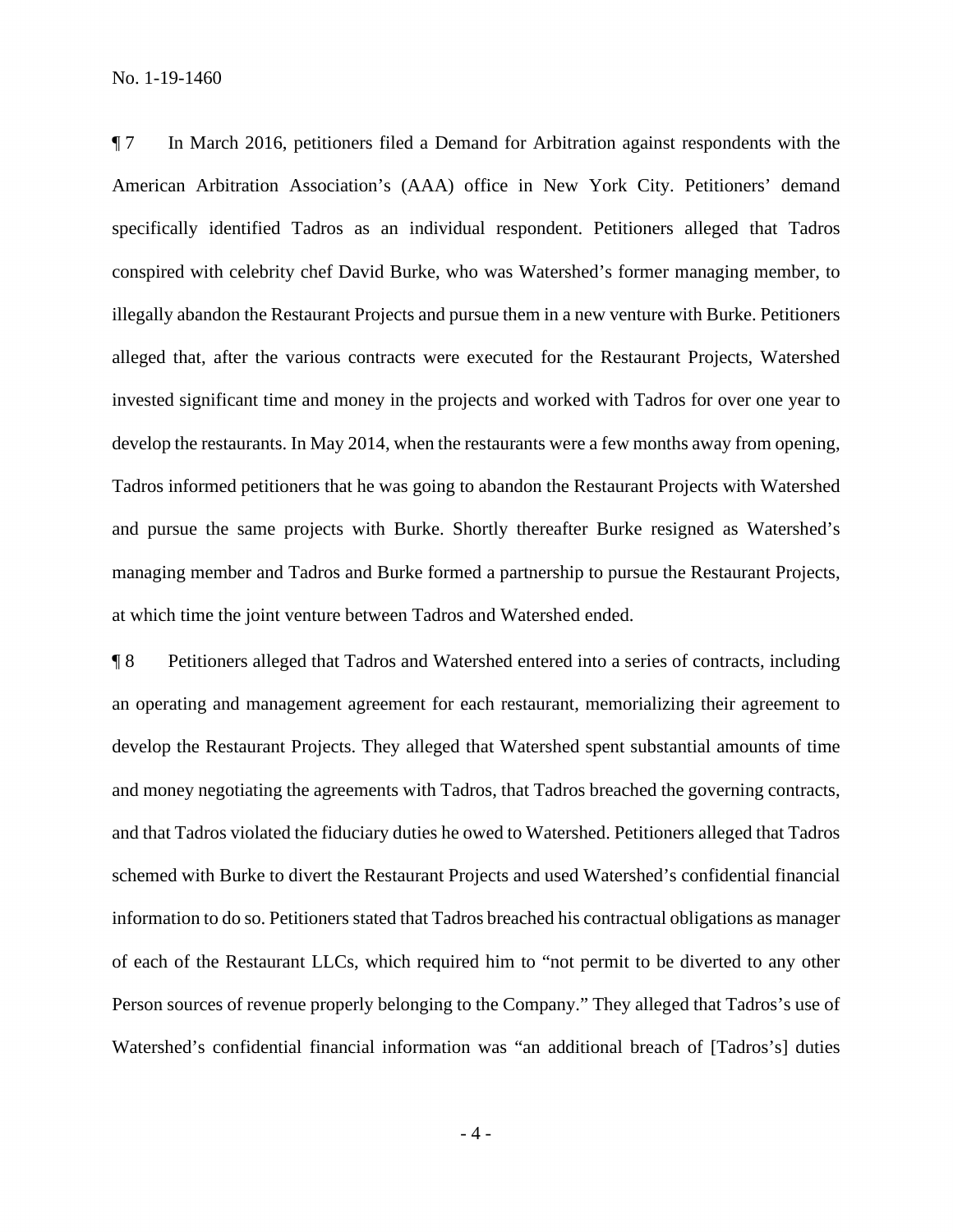under the Operating Agreements." Petitioners asserted that Tadros was liable for the damages Watershed suffered, including lost profits it would have earned if Tadros would have honored his contractual duties.

¶ 9 Petitioner's demand for arbitration asserted six claims, including breach of the Shytown B Box 1 operating agreement against the Tadros Partnership by B Box 1 Management and breach of the Shytown operating agreement against Crown by Shytown 168 (claims I and II). Petitioners alleged in these claims that Tadros, acting on behalf of the Tadros Partnership and Crown, breached the operating agreements by actively working in bad faith to prevent them from being performed. Petitioners further alleged that the operating agreements provided that Tadros, as manager, "shall not permit to be diverted to any other Person sources of revenue properly belonging to" the respective Restaurant LLC. Petitioners' demand alleged claims for breach of the management agreements against Shytown B Box 1 (claim III) and against Shytown (claim IV). Petitioners' demand also included a claim by Watershed against Tadros for aiding and abetting breach of fiduciary duty (claim V) and a claim by B Box 1 Management and Shytown 168 against Tadros for breach of fiduciary duty (claim VI).

¶ 10 The record shows that, on April 16, 2016, the AAA sent a letter to the parties providing basic information about the AAA process and informing them that the matter was being administered under the AAA Commercial Arbitration Rules and Mediation Procedures (AAA Rules). On April 21, 2016, the AAA sent another letter to the parties stating that the parties had held an administrative conference call that same day and that, "[p]er 12.13 of the parties' contracts," the AAA Rules " apply to this matter." The letter stated that the parties had agreed to equally advance the compensation for the mediator and agreed to "mediation on a **parallel track**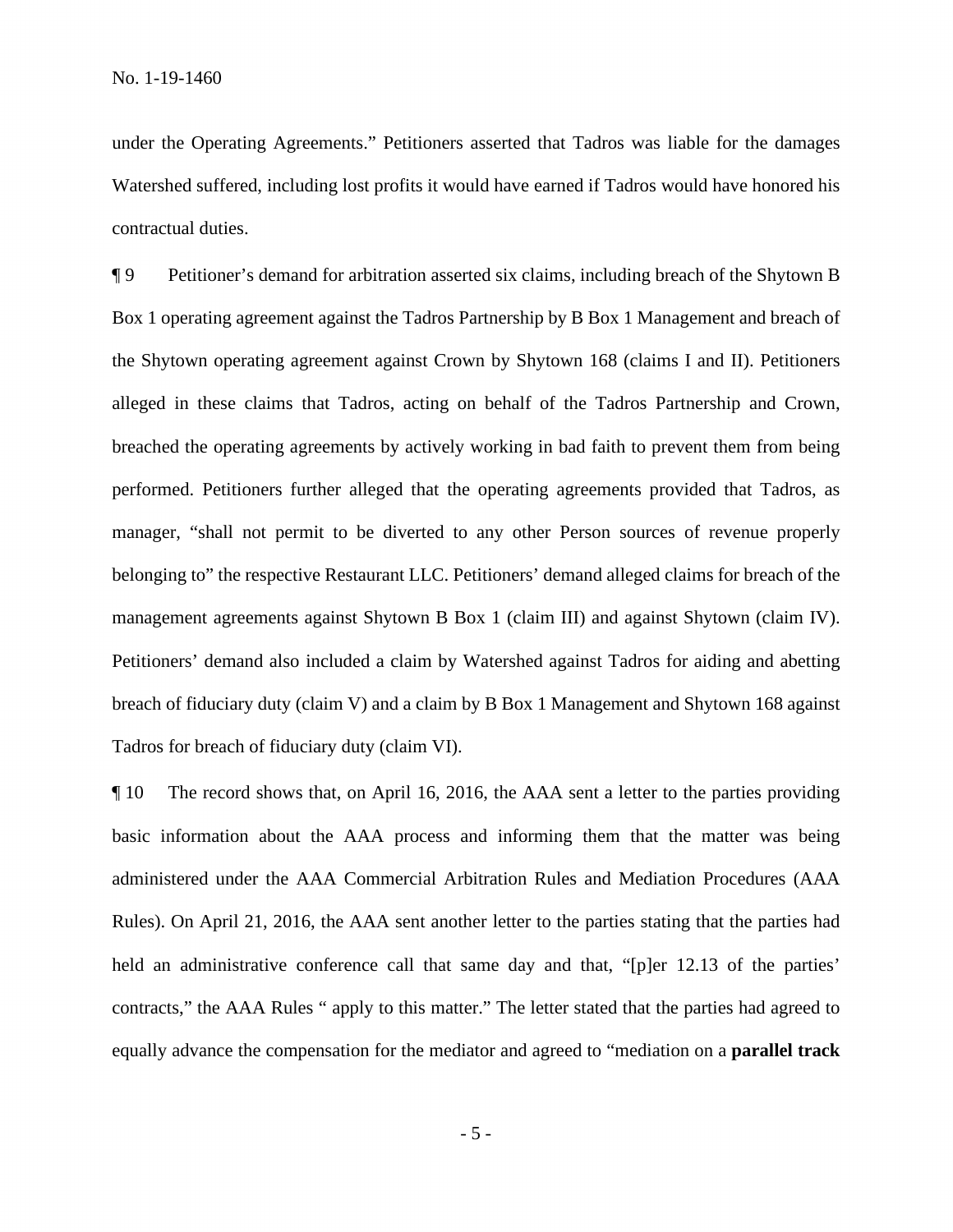to Arbitration" under R-9 of the AAA Rules. (Emphasis in original.) With respect to location of the arbitration, the letter explained that the parties' contract did not specify a hearing location, that petitioners requested New York City as the location, and that respondents had until April 26, 2016, to comment on the matter. The letter noted that respondents had until May 5, 2016, to respond to petitioners' demand for arbitration.

¶ 11 The record contains a letter from respondents' counsel to the AAA dated April 25, 2016, advising the AAA that respondents "dispute New York as the proper forum for the Arbitration."[1](#page-5-0) Citing provisions of the operating agreements, respondents asserted that the operating agreements "clearly require that this Arbitration be held in Cook County, Illinois." The letter stated that, "if the arbitration provisions of the Operating Agreement are to be given effect, the demand for arbitration should have been filed in Cook County, Illinois, which is the proper forum here." The respondents concluded by stating that "the Operating Agreements, and the facts of Watershed's demand, all require that the Arbitration be held in Illinois by Illinois arbiters who are versed in the Illinois law that governs the dispute."

¶ 12 On May 5, 2016, respondents, including Tadros, filed an answer to the demand for arbitration. Respondents filed three affirmative defenses but did not assert that the claims against Tadros were not arbitrable.<sup>[2](#page-5-1)</sup> The record contains a letter from petitioners' counsel, on behalf of the parties, to the AAA dated May 12, 2016, explaining that the parties had "agreed to forego the requirement under the operative arbitration agreement to conduct the arbitration through party

<span id="page-5-0"></span><sup>&</sup>lt;sup>1</sup> During the arbitration proceedings, respondents were represented by the same counsel and documents filed by respondents' counsel were filed on behalf of all respondents, including Tadros.<br><sup>2</sup> Although respondents' answer in the record does not include a date showing when the answer

<span id="page-5-1"></span>was filed, the trial court's order denying Tadros's motion to vacate the arbitration award stated that the answer was filed on May 5, 2016. On appeal, respondents do not dispute that they filed their answer on this date.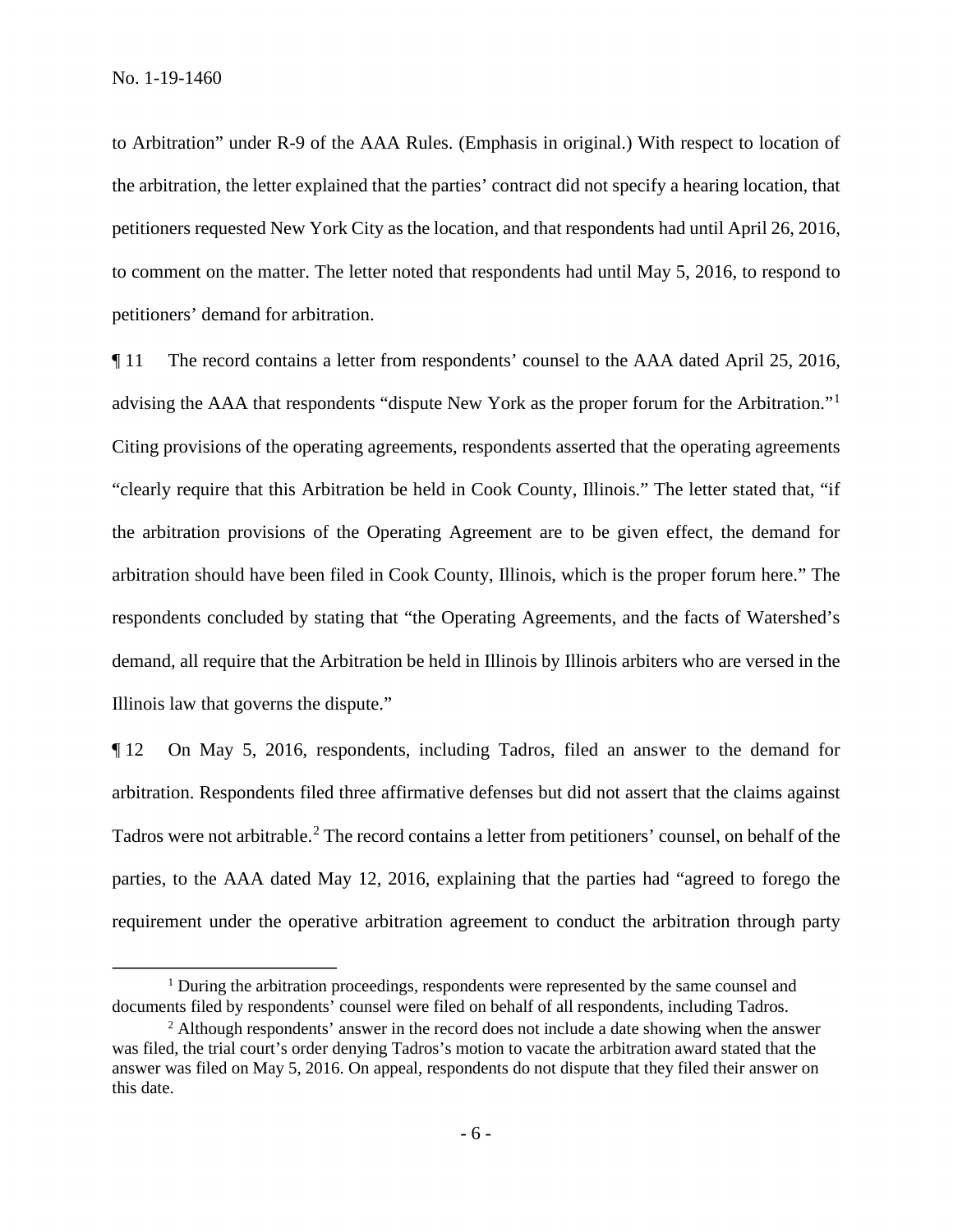arbitration" and that they also had "agreed that the arbitration should be conducted before a single arbitrator." The letter explained that the parties believed "this will expedite the prearbitration procedures and streamline the Arbitration itself." Petitioners' counsel stated in the letter that, "[u]nless we hear otherwise from you, the Parties intend to proceed pursuant to Rule R-12" of the AAA Rules.

¶ 13 On September 10, 2016, respondents' counsel served a request for production of documents to petitioners, stating that the request was being made under Rule 22(b) of AAA Rules. Respondents requested numerous documents, including, *inter alia*, all documents relating to "the fiduciary duties that Tadros had to Watershed or the LLCs," "sabotage by Tadros of any partnership referenced in the Demand for Arbitration," "collusion by Tadros to cut Watershed out of any project," "benefits that Tadros received at the expense of his partnership with Watershed," "breach by Tadros of the governing contracts," and "how Tadros aided and abetted Burke's breach of his fiduciary duties to Watershed."

¶ 14 In April 2017, the parties filed a joint motion to the AAA, requesting that the May 2017 arbitration hearing date be continued to August 2017 in order to accommodate the witnesses and to allow the parties to complete discovery. The motion stated that the parties had produced about 11,000 pages of documents and that Tadros and another key witness had been deposed.

¶ 15 On July 28, 2017, petitioners filed an amended demand for arbitration. Petitioners' amended demand added Tadros to the header of their claims asserting breach of the operating agreements (claims I and II). The allegations contained in these claims are the same as the original demand. Petitioners also added one claim against Tadros for tortious interference with the operating and managements agreements by B Box 1 Management and Shytown 168 (claim VII).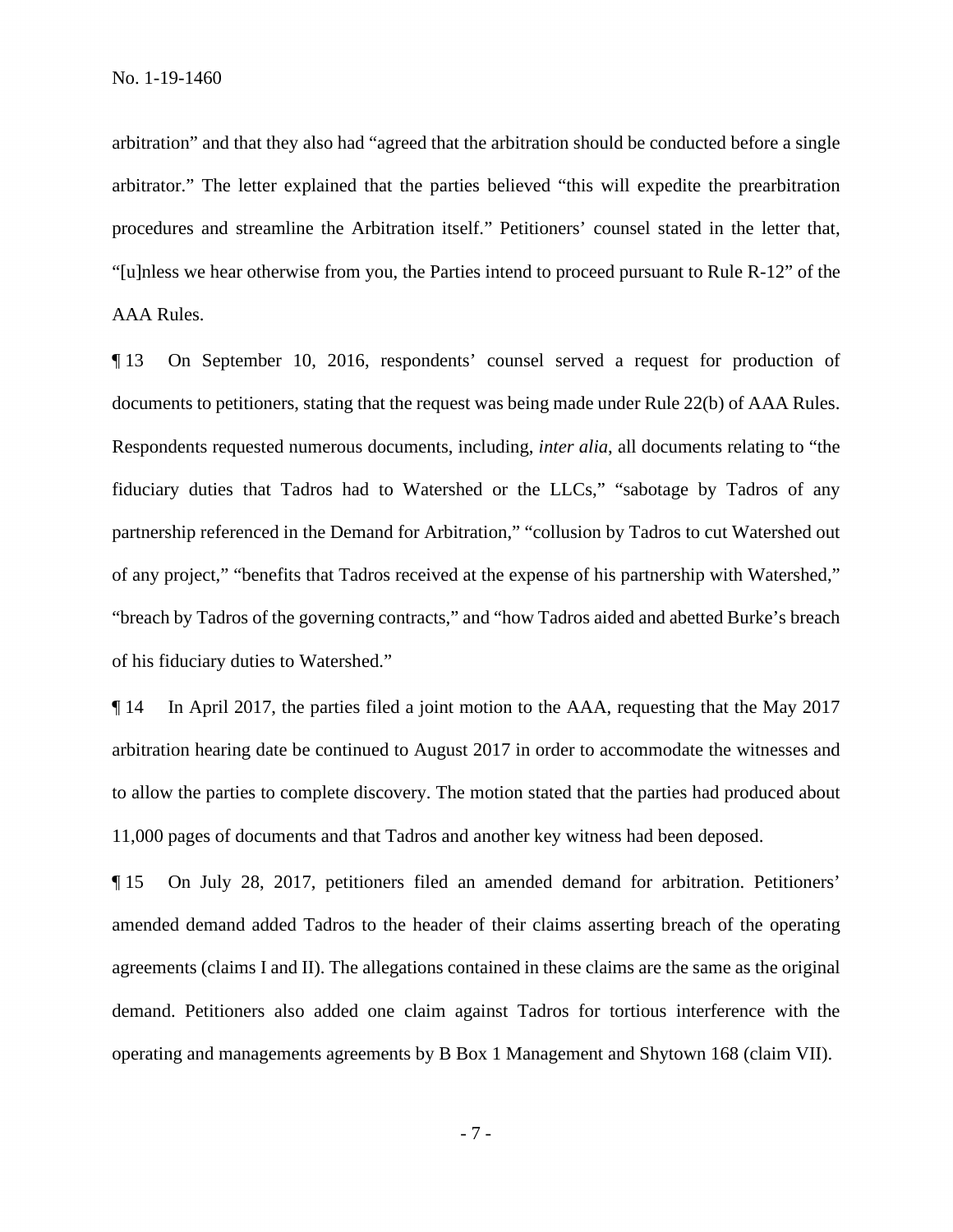¶ 16 On August 8, 2017, respondents filed their answer to the amended demand for arbitration and asserted 14 affirmative defenses.<sup>[3](#page-7-0)</sup> One affirmative defense alleged that claims against Tadros, Shytown B Box 1, and Shytown were "not arbitrable because they are not parties to the arbitration agreement" and another alleged that Tadros was "not individually liable for any claim for breach of contract because he was not a party in his individual capacity to any of the contracts at issue in this matter." Respondents alleged in another affirmative defense that petitioners' claims for lost profits belonged to Shytown or Shytown Box 1, not to petitioners in their individual capacity. Respondents requested that the amended demand for arbitration be dismissed.

 $\P$  17 On August 8, 2017, respondents filed a pretrial memorandum.<sup>[4](#page-7-1)</sup> Respondents asserted that Tadros, Shytown B Box 1, and Shytown were not parties to the operating agreements. They argued, therefore, that these respondents were not proper parties to the arbitration and that "no award" could be made against them. Respondents requested "an award in their favor."

¶ 18 On August 14, 2017, the first day of the arbitration hearing, the arbitrator acknowledged at the beginning of the hearing that respondents had argued in their pretrial memorandum that certain respondents could not be bound by the arbitration agreement. The arbitrator told the parties that the proceeding would go forward, the parties could raise the issue during the testimony, and that, at some point, she would need to know the parties' positions on the issue, noting that it could affect evidentiary issues and any relief that she would award at the end. Neither party objected. In

<span id="page-7-0"></span><sup>&</sup>lt;sup>3</sup> Respondents' amended answer to the amended demand for arbitration contained in the record does not show the date the amended answer was filed. The trial court's order denying respondents' motion to vacate the arbitration award stated that respondents filed their amended answer on August 8, 2017. On appeal, the parties do not dispute that the respondents' filed their amended answer on this date.

<span id="page-7-1"></span><sup>4</sup> Although respondents' pretrial memorandum included in the record does not show the date the pretrial memorandum was submitted, petitioners' brief states that the memorandum was submitted on August 8, 2017. Tadros does not dispute this date.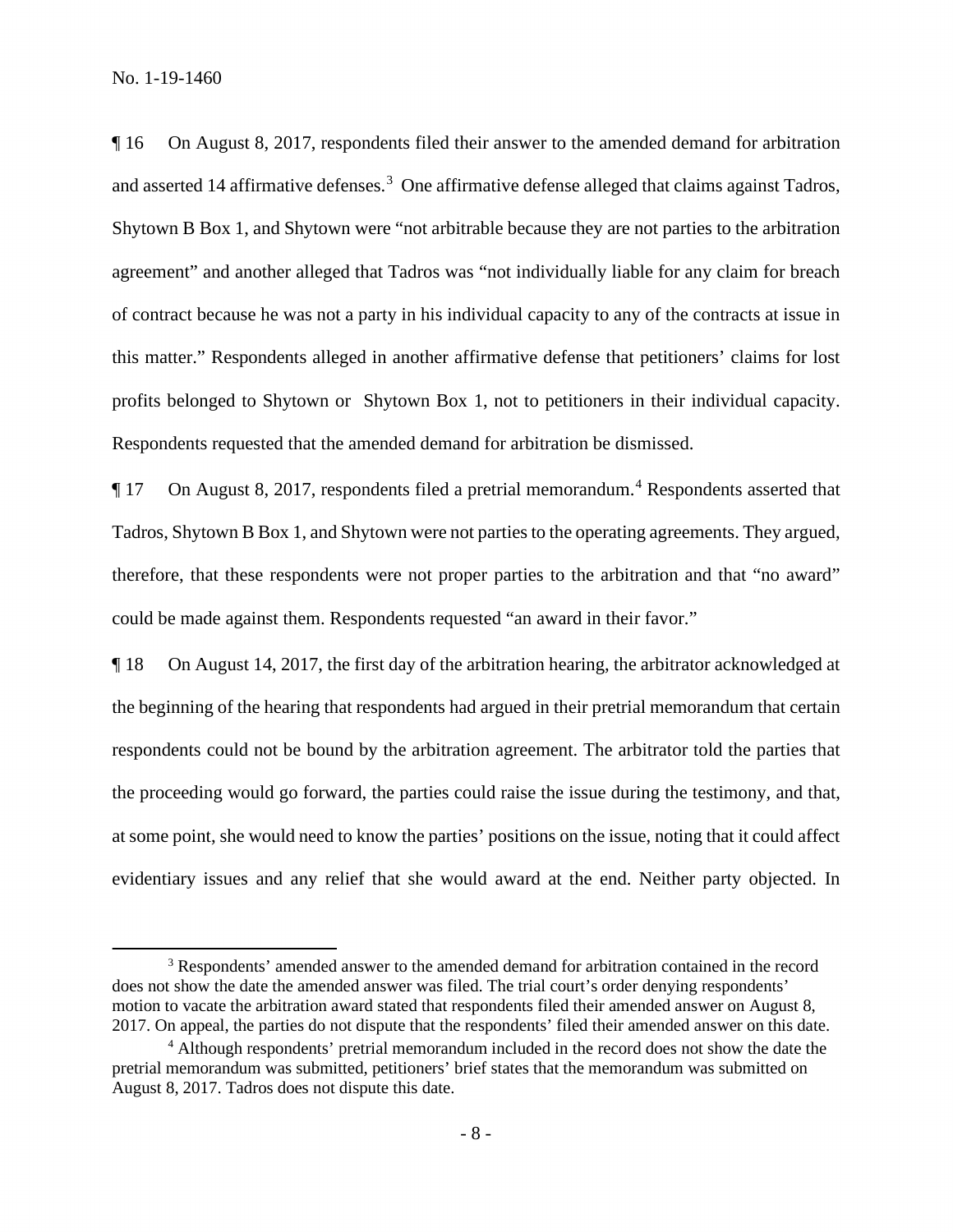respondents' opening statement, counsel asserted that Tadros, Shytown B Box 1 and Shytown were not parties to any arbitration and that, therefore, counsel did not "think they can receive an award \*\*\* or that claimants can obtain an award against them."

¶ 19 Following a five-day hearing, the parties submitted written closing arguments. In respondents' written closing argument, they asserted that "Tadros did not sign the operating agreements in his individual capacity" and, therefore, he was not subject to the arbitration provisions and must be dismissed. The parties also submitted posthearing briefs. In respondents' response to petitioners' posthearing brief, they asserted that Tadros, Shytown B Box I, and Shytown were "not parties to any arbitration agreement," and that, therefore, the arbitrator could not enter an award against them. Respondents asserted that their objection was timely because it was raised before the arbitration hearing began.

¶ 20 In January 2018, the arbitrator entered an award, finding that it had jurisdiction over the parties and claims. The arbitrator concluded that the operating agreements "show that they were intended to bind not only the specific signatories but also each Restaurant LLC, its Members and their Managers, to their various terms" and that, therefore, Tadros, Shytown B Box 1, and Shytown (the Restaurant LLCs) were bound by the arbitration clauses. The arbitrator further concluded, in the alternative, that respondents waived their objection to arbitration because they failed to raise the objection in their answer to petitioners' original arbitration demand in which they were "first named as respondents."

¶ 21 With respect to the merits of petitioners' demand, the arbitrator concluded that Tadros breached the operating agreements and the duties he owed to each Restaurant LLC. The arbitrator found that Tadros "did not act in good faith," "did not exercise his rights and powers to assure that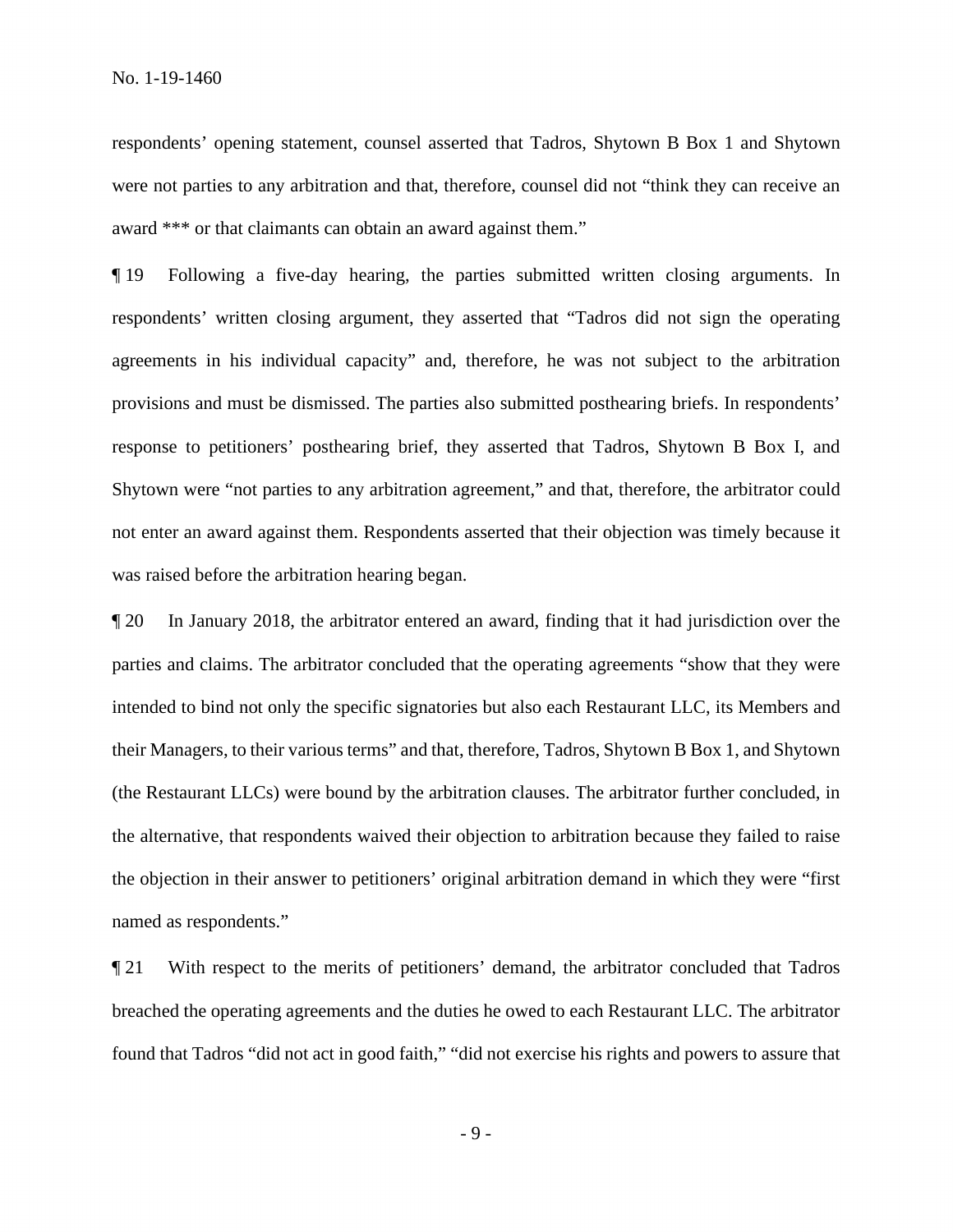the terms of the Operating Agreement were complied with," and "permitted sources of revenue properly belonging to the restaurant LLC to be diverted to himself." The arbitrator concluded that Tadros breached his fiduciary duties of loyalty and honesty to the joint ventures, stating that he "engaged in extensive efforts to conceal his activities from Watershed" and that he "deceived" Watershed's CEO "by leading him to believe that he was continuing to work, in good faith, on the Restaurant Projects." The arbitrator stated that Tadros's "efforts to deceive Watershed continued through the time of the hearing."

¶ 22 The arbitrator concluded that B Box 1 Management was entitled to recover \$1,600,000 from Tadros, which represented lost profits for one of the restaurants, and that Shytown B Box 1 Management and Shytown 168 were jointly entitled to recover from Tadros \$300,000, which represented direct costs incurred for the Restaurant Projects. The arbitrator also ordered Tadros to reimburse petitioners a total of \$32,540 in AAA fees and expenses.

¶ 23 In March 2018, petitioners filed a petition to confirm the arbitration award with the trial court. Thereafter, in April 2018, Tadros filed a motion to vacate the arbitration award, asserting, *inter alia*, that he signed the operating agreements in his representative capacity, not individually, and that, therefore, he was not bound by the arbitration clauses contained therein. Tadros argued that he did not waive his right to object to arbitration. Tadros also filed a counterclaim against petitioners, asserting that the arbitrator exceeded her authority when she found that the claims against him were arbitrable and entered lost profits against him.

¶ 24 In February 2019, the trial court issued a written order denying Tadros's motion to vacate the arbitration award. In doing so, the trial court found that Tadros waived his objection under Illinois law, the AAA rules, and the Federal Arbitration Act (FAA), stating that he participated in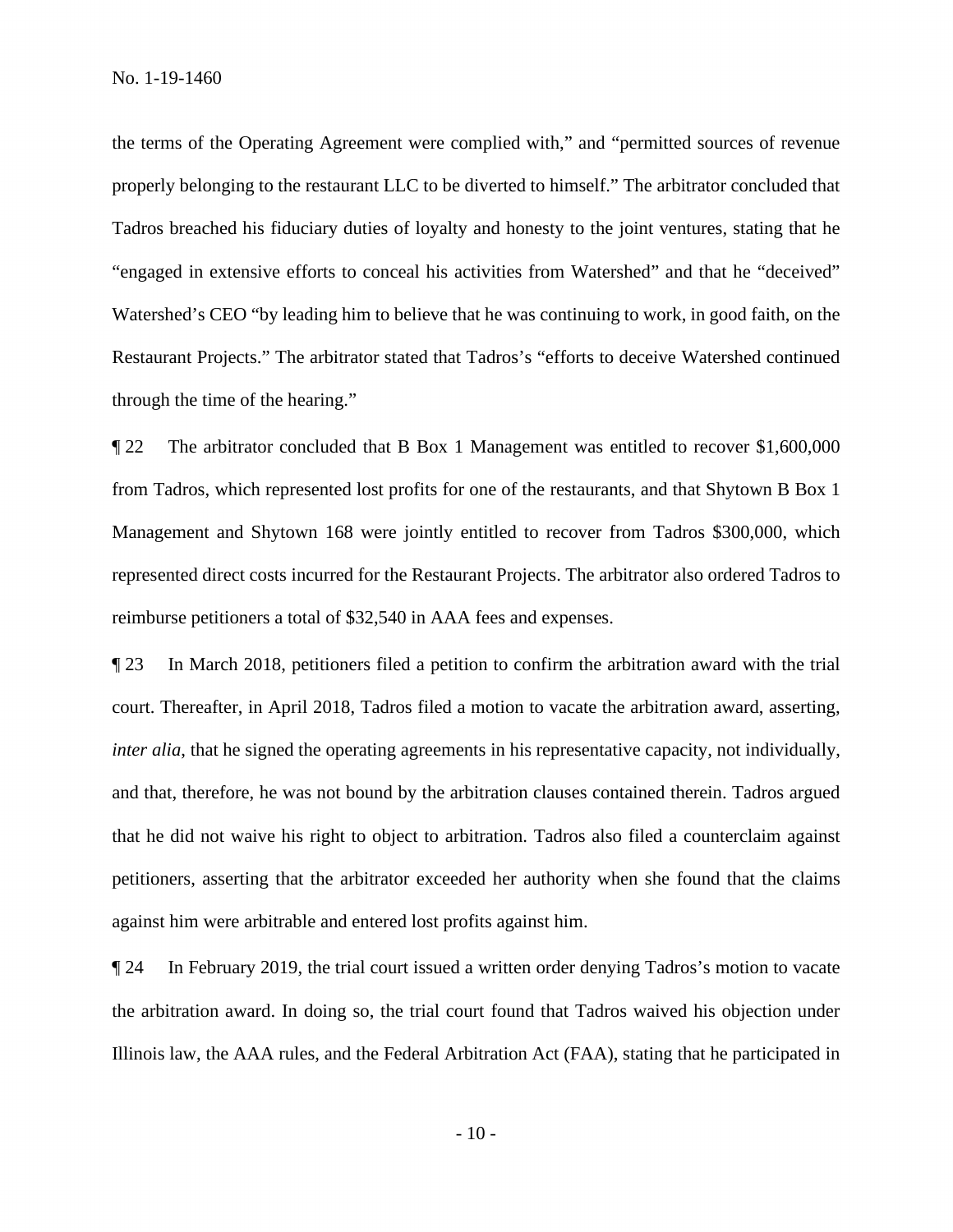arbitration without a timely objection and that he waived "any jurisdictional or contractual objection by virtue of his willing submission to the arbitrator's jurisdiction." The court noted that Tadros did not object at the time he filed his answer and objected only five days before the arbitration hearing was scheduled to begin. Thereafter, in March 2019, the trial court issued a written order granting petitioners' motion to dismiss Tadros's counterclaim for the same reasons stated in its order denying his motion to vacate the arbitration award. In June 2019, the court entered an order confirming the arbitrator's award. This appeal followed.

- ¶ 25 II. Analysis
- ¶ 26 A. Waiver/Forfeiture

¶ 27 Tadros asserts that he was not a party to operating agreements and therefore was not bound by the arbitration provisions contained therein. The arbitrator concluded that Tadros waived his objection to the arbitration because he failed to object in his answer to the original arbitration in which he was first named as a respondent. The trial court agreed that Tadros waived his objection to arbitration, finding that Tadros waived any contractual and jurisdictional objection because he submitted to the arbitrator's jurisdiction and participated in the arbitration without timely questioning the arbitrator's authority to resolve the dispute. Tadros argues that the trial court incorrectly found that he waived his objection to the arbitrability of the claims against him because he made his objection before the arbitration hearing began.

¶ 28 We generally review the issue of whether a claim is subject to arbitration *de novo*. *First Health Group Corp. v. Ruddick,* 393 Ill. App. 3d 40, 48 (2009). However, in order to preserve the issue of whether a claim is subject to arbitration for judicial review, a party must object to the arbitration in a timely manner. *First Health Group Corp.*, 393 Ill. App. 3d at 48. "The objection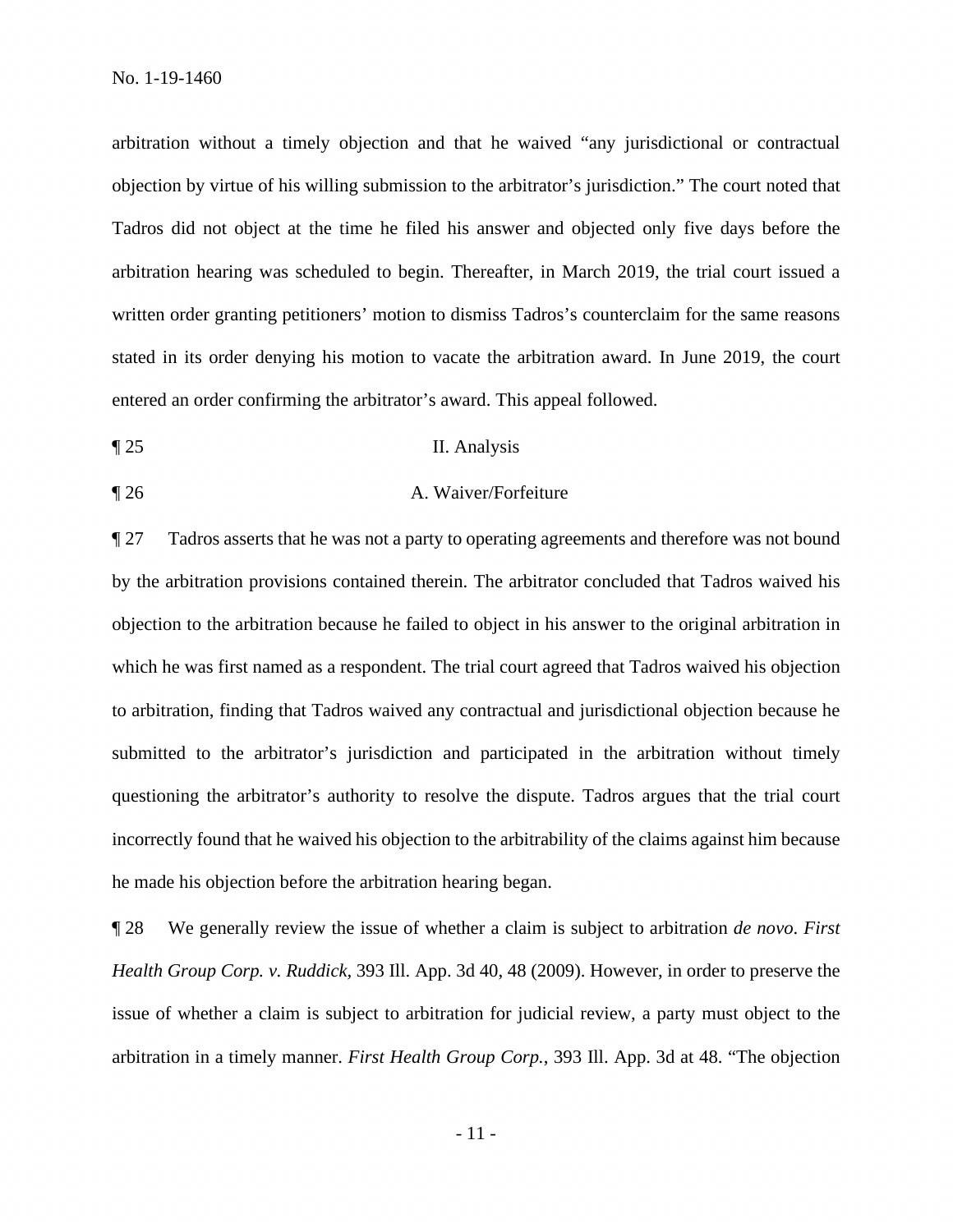should be made at the earliest opportunity and must occur no later than the filing of the answer." *Duemer v. Edward T. Joyce & Associates, P.C.*, 2013 IL App (1st) 120687, ¶ 50. A party must object " 'at the earliest possible moment' to save the time and expense of a possibly unwarranted arbitration." *First Health Group Corp.,*393 Ill. App. 3d at 48 (quoting *Tri-City Jewish Center v. Blass Riddick Chilcote*, 159 Ill. App. 3d 436, 439 (1987)). "Through the operation of waiver, a party may become bound by an award that otherwise would be open to attack." *Village of Posen v. Illinois Fraternal Order of Police Labor Council,* 2014 IL App (1st) 133329, ¶ 32. If a party timely objects, the issue is preserved for judicial review, even if he or she participates in the subsequent arbitration proceedings. *First Health Group Corp.*, 393 Ill. App. 3d at 48-49.

¶ 29 Initially, we note that the arbitrator, the trial court, the parties, and certain cases cited above use the word "waiver" rather than "forfeiture" when discussing whether a party properly preserves the issue of whether a claim is subject to arbitration. Although "waiver" and "forfeiture" are sometimes "used interchangeably," these words "have distinct meanings." *Pinske v. Allstate Property & Casualty Insurance* Co., 2015 IL App (1st) 150537, ¶ 18. " 'Waiver' means the 'voluntary relinquishment of a known right,' and 'forfeiture' means 'the failure to make the timely assertion of the right.' " *Id.* (quoting *People v. Blair*, 215 Ill.2d 427, 444 n. 2 (2005)). Forfeiture "applies when an issue is not raised in a timely manner." *Pennymac Corp. v. Jenkins*, 2018 IL App (1st) 171191, ¶ 21. The seventh circuit has explained that the right to arbitrate can be waived or forfeited and that, although previous cases discussing the "loss of a right to arbitrate" had considered whether "waiver" occurred, the concept "encompasses both intentional relinquishments and implicit abandonments of the right." *Smith v. GC Services Limited*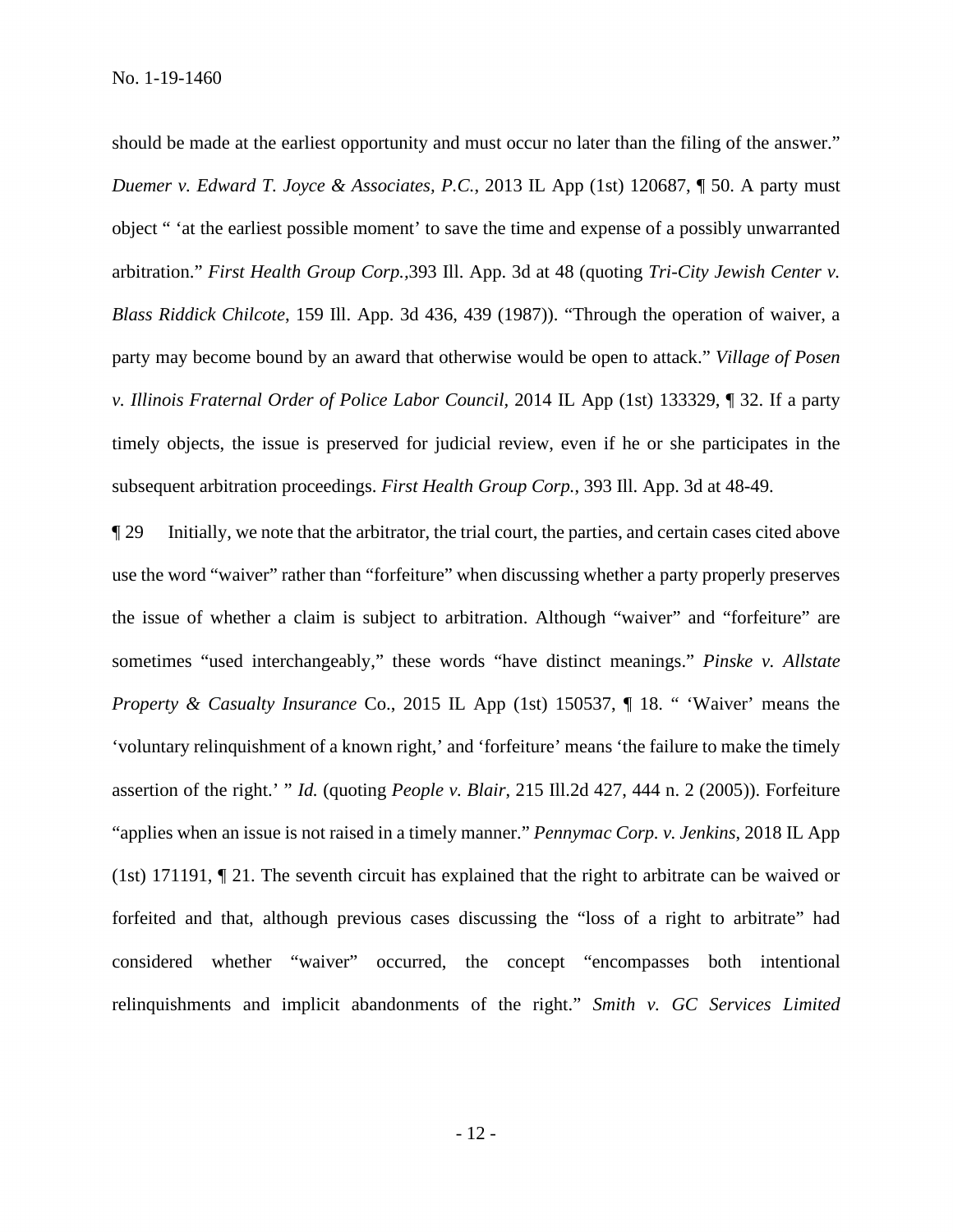*Partnership*, 907 F.3d 495, 499 (7th Cir. 2018). Thus, here, because the issue is whether Tadros timely objected to the arbitration of the claims against him, forfeiture is the more appropriate term.<sup>[5](#page-12-0)</sup> ¶ 30 We conclude that Tadros forfeited his objection to arbitration because he did not timely raise his objection. In March 2016, petitioners filed their original demand, in which they specifically named Tadros as a respondent and asserted allegations against him personally. For example, petitioners asserted that Watershed spent significant time and money negotiating contracts with Tadros and that, with respect to the Restaurant Projects, Tadros and Watershed entered a series of contracts, including the operating agreements. Petitioners alleged that Tadros breached his duties under the operating agreements when he used Watershed's confidential information to divert the Restaurant Projects into a new project and that he violated the fiduciary duties he owed to Watershed. After petitioners filed this original demand, he participated in the arbitration proceedings for about 15 months without objecting to arbitration.

¶ 31 Further, the record shows that, at the beginning of the arbitration proceedings and before Tadros filed his answer, Tadros was well aware of the arbitration provisions in the operating agreements, which provided that the AAA Rules would govern the agreements. In two letters from the AAA in April 2016, Tadros was informed that the matter was being administered under the AAA Rules, that the AAA Rules applied to the matter under section 12.13 of the parties' contracts, and that, following an administrative call, the parties had agreed to "mediation on a **parallel track**  to Arbitration" under R-9 of AAA Rules. (Emphasis in original.) Then, in an April 25, 2016, letter to the AAA, Tadros disputed the location of the arbitration forum, as his counsel stated that

<span id="page-12-0"></span> $<sup>5</sup>$  As previously noted, the arbitrator, the trial court, the parties, and certain case law used the</sup> word "waiver." Thus, we will continue to use "waiver" when it is used by the arbitrator, the trial court, the parties, and the cases.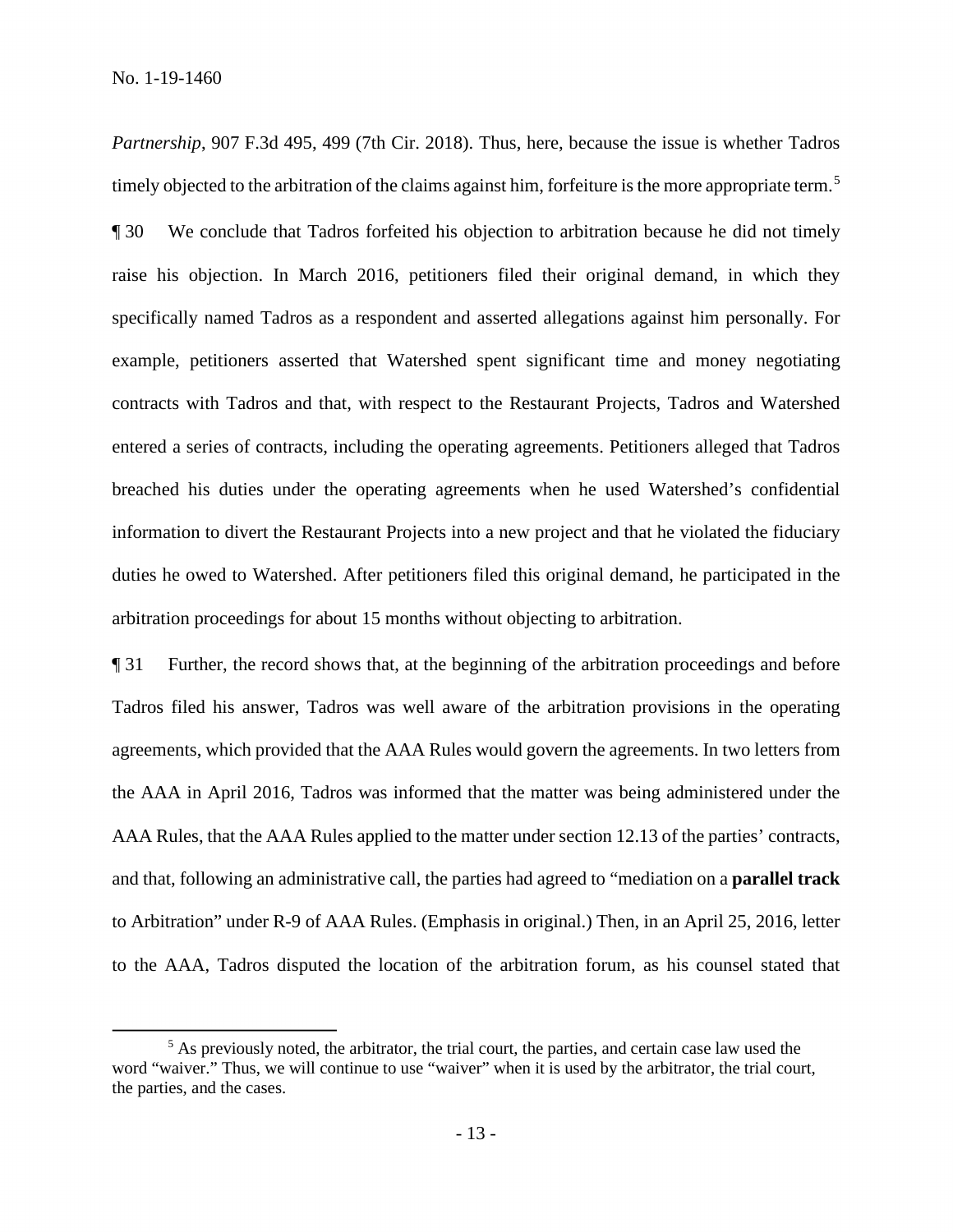respondents "each dispute New York as the proper forum for the Arbitration." To support this argument, Tadros cited the operating agreements, stating that the agreements "clearly require" that the arbitration be held in Illinois. Thus, in April 2016, before Tadros filed his answer, he was not only aware of the arbitration provisions in the operating agreements, including that the AAA Rules applied to the matter, but also used them to support his argument regarding the proper location for the arbitration. Under Rule 7(c) of the AAA Rules, a party "must object to the jurisdiction of the arbitrator or to the arbitrability of a claim or counterclaim no later than the filing of the answering statement." However, when Tadros filed his answer in May 2016, he did not object to the arbitrability of the claims against him.

¶ 32 Moreover, after Tadros filed his answer, he continued to participate in the arbitration without objection and his conduct during the proceedings was consistent with agreeing to follow the arbitration provisions contained in the operating agreements. In a May 2016 letter addressed to the AAA, petitioners' counsel, on behalf of the parties, explained that the parties had "agreed to forego the requirement *under the operative arbitration agreement* to conduct the arbitration through party arbitration," that the parties had agreed that the arbitration would be conducted before a single arbitrator, and that the parties believed "this will expedite the prearbitration procedures and streamline the Arbitration itself." (Emphasis added.) Thereafter, in September 2016, Tadros's counsel served a request for documents under the AAA rules and specifically requested documents related to the fiduciary duties Tadros owed to Watershed and to "any breach by Tadros of the governing contracts." Thereafter, about seven months later in April 2017, the parties had produced 11,000 pages of documents and even requested to continue the hearing to August 2017 so they could complete discovery.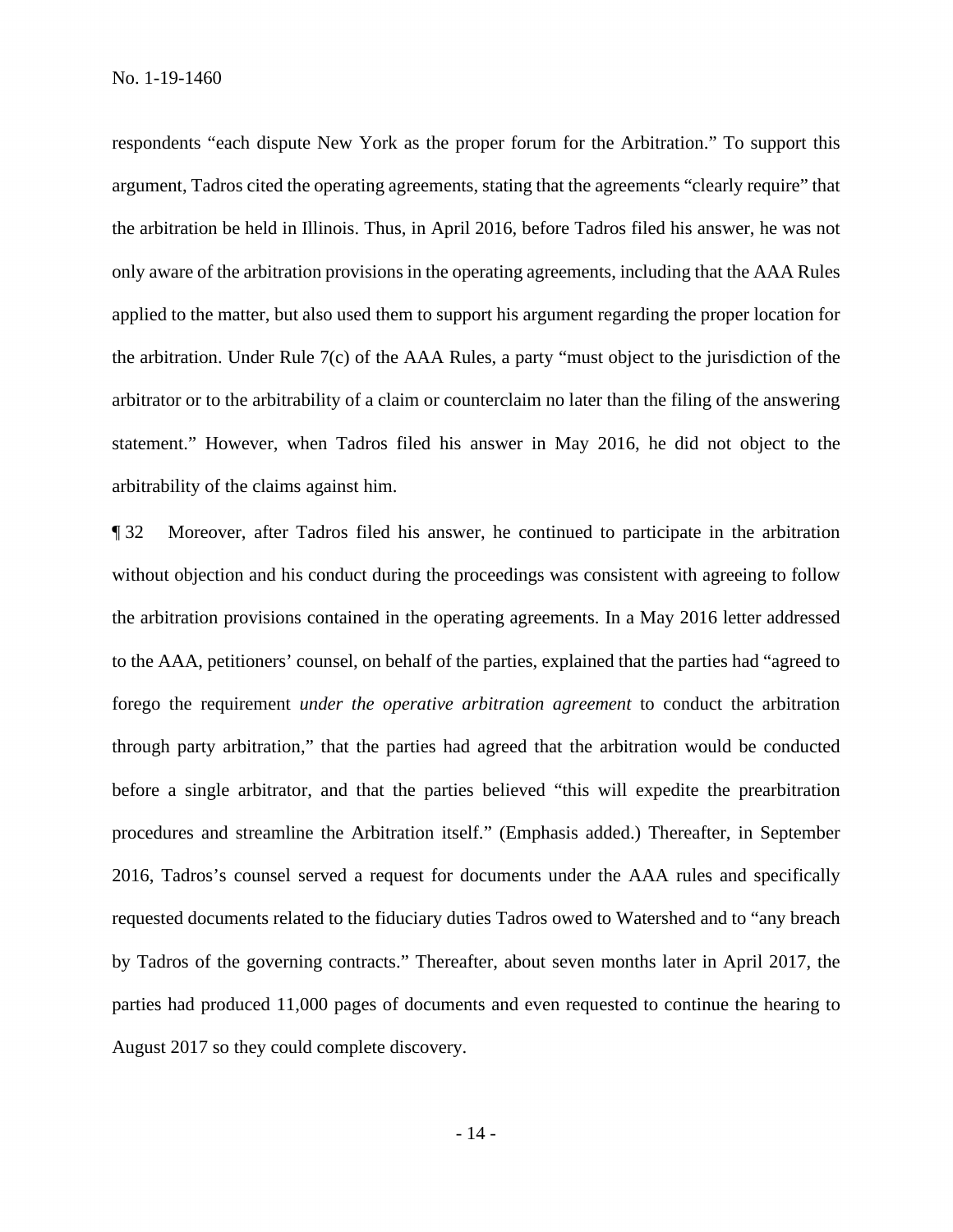¶ 33 On August 8, 2017, about one week before the August 14, 2017, arbitration hearing began, Tadros objected to the arbitrability of the claims against him in his amended answer to petitioners' amended demand and in his pretrial memorandum on the basis that he was not a party to the arbitration agreements. However, Tadros's objection occurred about 15 months after he had actively participated in the arbitration process as described above and after he had filed his May 5, 2016, answer to petitioners' demand. Accordingly, given that petitioners asserted allegations against Tadros personally in their original demand and that Tadros actively participated in the process for over 15 months without objection, we cannot find that Tadros objected to the arbitrability of the claims against him in a timely manner. We therefore conclude that Tadros forfeited his objection. Thus, the trial court did not err when it agreed with the arbitrator that Tadros waived his objection to arbitration and when it found that Tadros waived his objection by "his willing submission to the arbitrator's jurisdiction."

¶ 34 We note that to support Tadros's argument that he did not waive his objection because he raised it before the arbitration hearing commenced, he cites *Village of Carpentersville v. Mayfair Construction Co.*, 100 Ill. App. 3d 128, 130 (1981). We find this case distinguishable. In *Village of Carpentersville*, about one year after petitioner filed a demand and respondent filed an answer and counterclaim, respondent entered a special and limited appearance in the arbitration proceedings objecting to the jurisdiction of the arbitrator. *Id.* at 130. Before the arbitration hearing commenced, respondent filed a declaratory judgment action in the circuit court alleging that various claims were not arbitrable. *Id.* The appellate court concluded that respondent did not waive his objection, stating "that the objections made prior to a hearing on the merits of the arbitration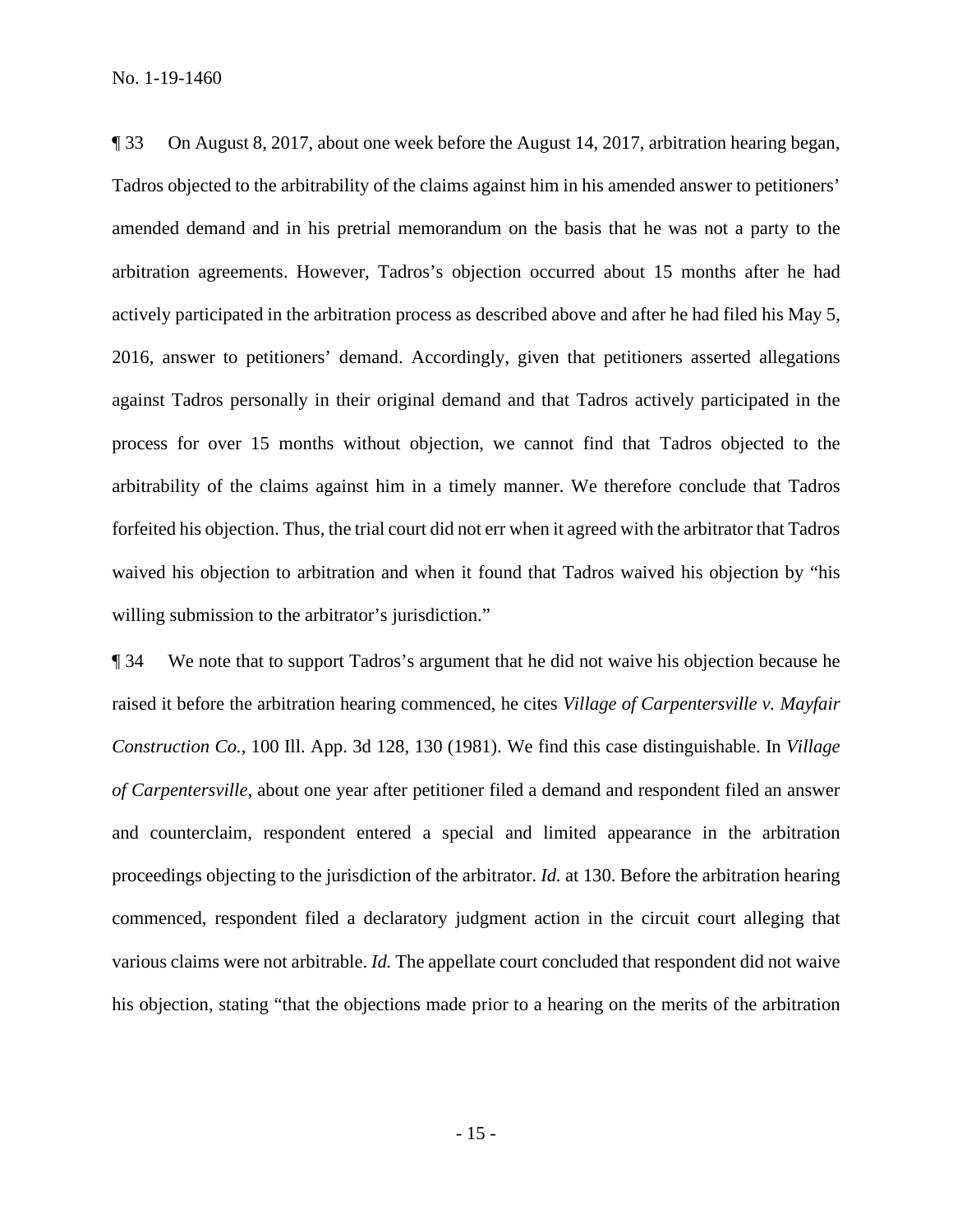proceeding was sufficient to preserve the issue" and that the "objection to arbitrability was timely made by bringing this action prior to a hearing on the merits before the arbitrator." *Id.* at 130-31.

¶ 35 Here, unlike the respondent in *Village of Carpentersville* who filed a declaratory judgment action in the circuit court before the arbitration hearing commenced, Tadros did not file any action in the circuit court objecting to arbitrability. Further, unlike respondent's activities in *Village of Carpentersville*, Tadros did more than file an answer and counterclaim during the arbitration process. Rather, as previously discussed, he actively participated in the arbitration proceedings for over 15 months without objection and his actions during the process were consistent with agreeing to follow the arbitration provisions in the operating agreements. Thus, *Village of Carpentersville* is distinguishable, and we are unpersuaded by Tadros's reliance on it.

¶ 36 We also note that to support Tadros's argument that he did not waive his challenge to arbitration because he raised an objection before the arbitration hearing began, he cites *Tri-City Jewish Center v. Blass Riddick Chilcote,* 159 Ill. App. 3d 436 (1987). There, the court found that the plaintiff waived his challenge to arbitrability because he raised the issue after the arbitrator entered the award. *Id.* at 439. The court stated: "We deem the issue waived inasmuch as it has been raised subsequent to the rendition of the arbitration award." *Id.* In its analysis, the court noted that the plaintiff had two years within which he could have raised the issue of arbitrability of the claim, as the defendant's demand for arbitration was made in December 1983 and the arbitration hearings were held in November 1985. *Id.*

¶ 37 We are unpersuaded by Tadros's reliance on *Tri-City*. Although the court there concluded that the defendant waived his objection because he raised the issue after the arbitration award was entered, the court did not hold that when a party raises an objection to arbitrability before an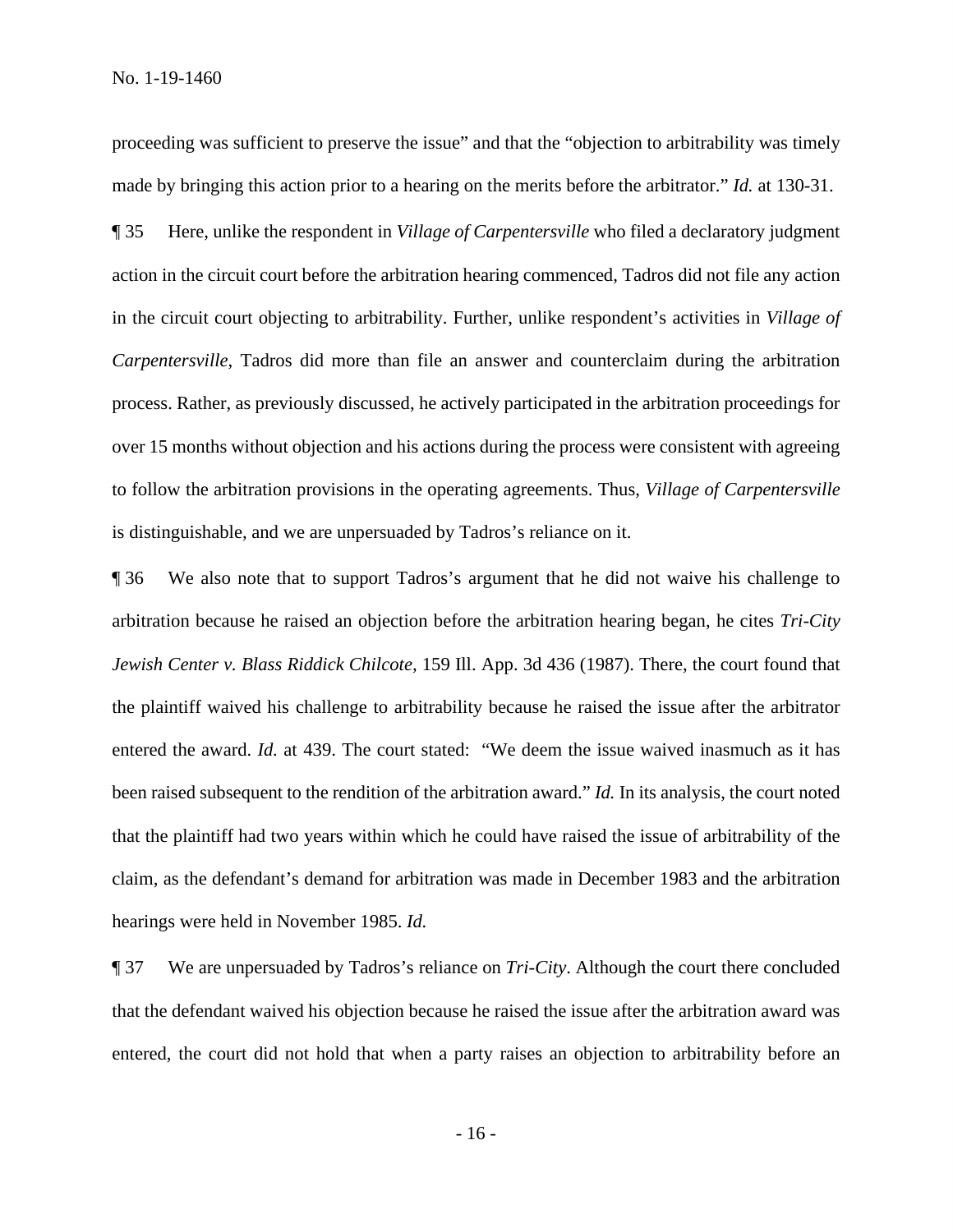arbitration hearing begins then the party necessarily preserves the issue for review. Rather, the court also stated that "[t]he issue of whether or not there is any jurisdiction to arbitrate or the limits of that jurisdiction should be determined at the earliest possible moment" and "[a]ny issue regarding the nonarbitrability of the dispute is waived by participation in the arbitration proceedings." *Id.* at 439. Moreover, unlike *Tri-City*, where the facts only showed that plaintiff filed a counterclaim during the arbitration proceedings, here, Tadros actively participated in the arbitration process for 15 months and his actions were consistent with agreeing to follow the arbitration provisions.

¶ 38 Nevertheless, even if we would find that Tadros did not forfeit his argument as to whether he was bound by the arbitration provisions, we would find that he agreed to allow the arbitrator to decide that issue and that under the deferential standard of review with which we would review that finding, we would affirm.

#### ¶ 39 B. Arbitration Agreements and Tadros

¶ 40 Tadros contends that the trial court erred in enforcing the arbitration provisions contained in the operating agreements against him because he was not a party to the agreements, as he signed them in his corporate representative capacity and not as an individual. Tadros asserts that under Illinois law he could not be compelled to arbitrate because he was as a nonparty to the arbitration agreements.

¶ 41 Initially, we note that if the parties submit the question of arbitrability to arbitration, the court must defer to the arbitrator's decision. *First Options of Chicago, Inc. v. Kaplan*, 514 U.S. 938, 943 (1995). Under this deferential standard, the court applies the same standard as they would apply "when they review any other matter that the parties have agreed to arbitrate." *Salsitz v.* 

- 17 -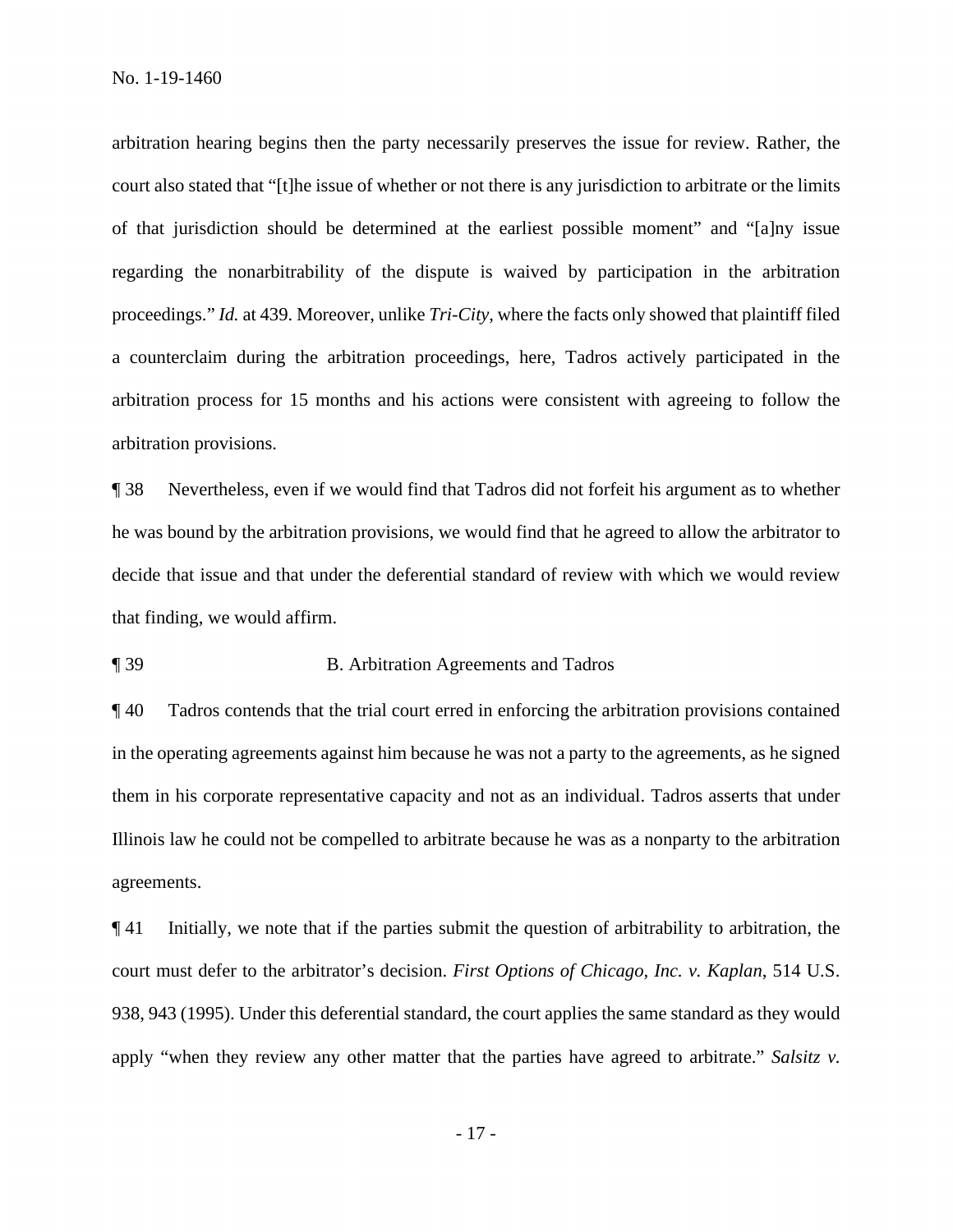*Kreiss*, 198 Ill. 2d 1, 14 (2001). When deciding whether a party has agreed that an arbitrator should decide arbitrability, "[c]ourts should not assume that the parties agreed to arbitrate arbitrability unless there is 'clea[r] and unmistakabl[e]' evidence that they did so." *First Options of Chicago, Inc.*, 514 U.S. at 944 (quoting A*T & T Technologies, Inc. v. Communications Workers*, 475 U.S. 643, 649 (1986)).

¶ 42 Here, the record shows that there is clear and unmistakable evidence that the parties agreed to submit the question of arbitrability to the arbitrator. As previously discussed, Tadros actively participated in the arbitration under the AAA Rules for 15 months without objecting to the arbitrability of the claims against him. Further, when Tadros did object about one week before the hearing, he did not question the arbitrator's authority or argue that the arbitrator did not have authority to determine the arbitrability of the claims. Rather, he asserted that the claims against him were not arbitrable because he was not a party to the agreements, that he was "not individually liable," and that "no award" could be made against him. Then, at the hearing during Tadros's opening statement, his counsel asserted that because he was not a party to the operating agreements, he did not "think they can receive an award \*\*\* or that claimants can obtain an award against them." Following the hearing, Tadros also did not question the arbitrator's authority or argue that the arbitrator did not have authority to decide the issue of arbitrability. Rather, in his written closing argument, he asserted that he could not "be subject to the arbitration provision" and should be dismissed as a party. In fact, in Tadros's supplemental closing brief argument regarding the issue of whether the Federal Arbitration Act or the Illinois Uniform Arbitration Act applied to whether Tadros waived his objection to arbitrability, Tadros actually acknowledged that he submitted the question of arbitrability to the arbitrator, as he asserted that *"[r]espondents have*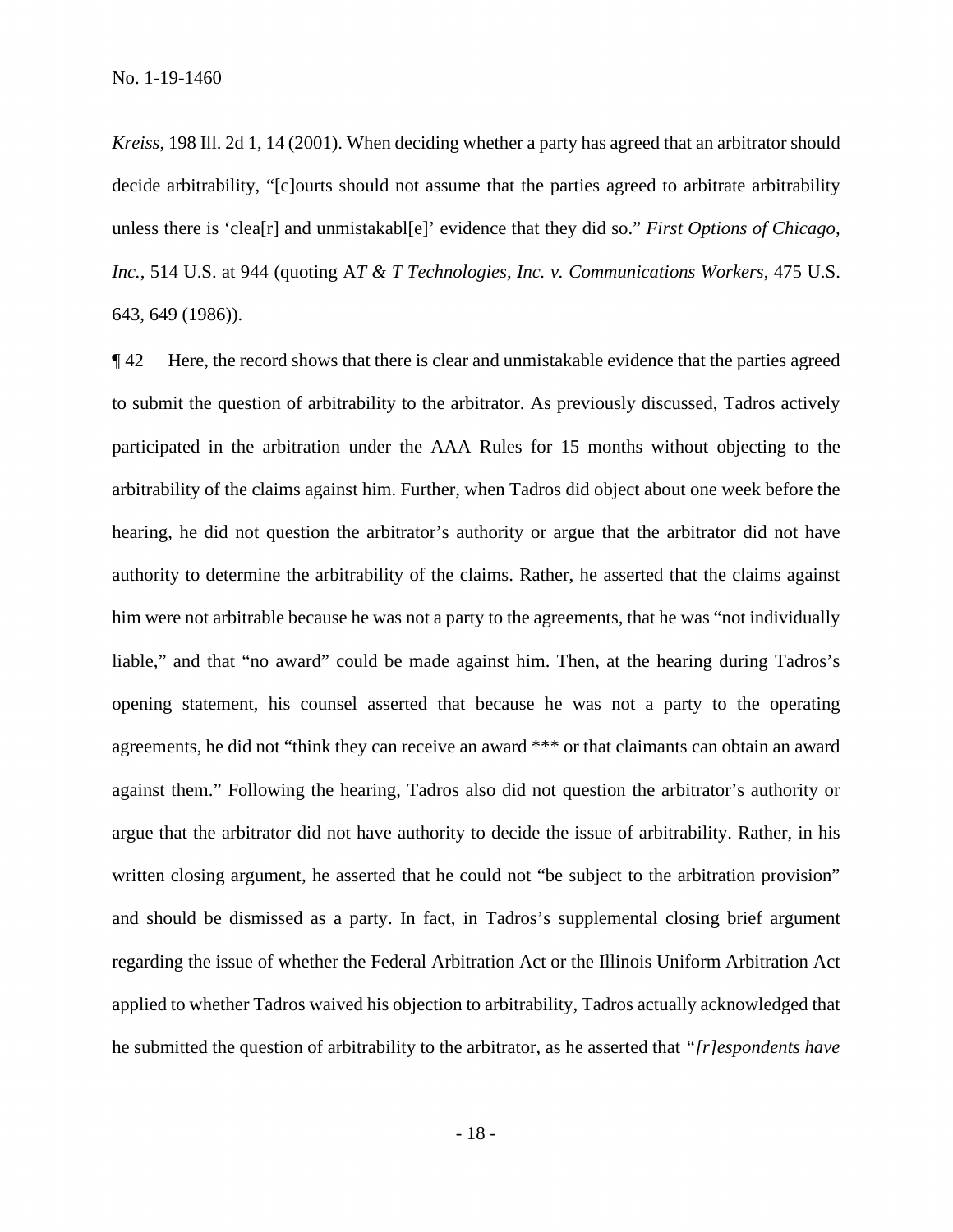*submitted the issue of the existence of an arbitration agreement to the arbitrator*" and "[i]t is Claimants who are arguing that the Respondents should have had a court resolve whether Tadros, B Box and Shytown were parties to a valid arbitration agreement." (Emphasis added.) Respondents also asserted in that brief that "the cases cited by [petitioners] actually support what the *Respondents did in this case; have the arbitrator decide the issue of arbitrability of the claims against Tadros*, B Box and Shytown." (Emphasis added.)

¶ 43 Accordingly, given Tadros's active participation in the arbitration for 15 months and that he never questioned the arbitrator's authority to resolve the dispute about whether the claims against him were arbitrable, we find that Tadros submitted the question of arbitrability to the arbitrator. See *Jones Dairy Farm v. Local No. P-1236, United Food & Commercial Workers International Union, AFL-CIO*, 760 F.2d 173, 176 (7th Cir. 1985) (where the respondent argued that the arbitrator did not have authority to interpret a clause in the parties' agreement, the seventh circuit affirmed the award, noting that the respondent never questioned the arbitrator's authority and stating that "[b]y going forward with the arbitration without questioning the arbitrator's authority to resolve the dispute, [respondent] consented to have him decide" the issue). Accordingly, because Tadros submitted the question of arbitrability to the arbitrator, we will defer to the arbitrator's decision regarding the arbitrability of the claims against him. See *Anderson v. Golf Mill Ford, Inc.*, 383 Ill. App. 3d 474, 478 (2008) (affirming the arbitrator's award regarding arbitrability and stating that "where the parties agree to submit the question of arbitrability itself to arbitration, the court should review the decision deferentially").

¶ 44 As previously discussed in paragraph 41, the deferential standard of review is the same standard to apply when reviewing other matters that the parties agreed to arbitrate. Thus, "the court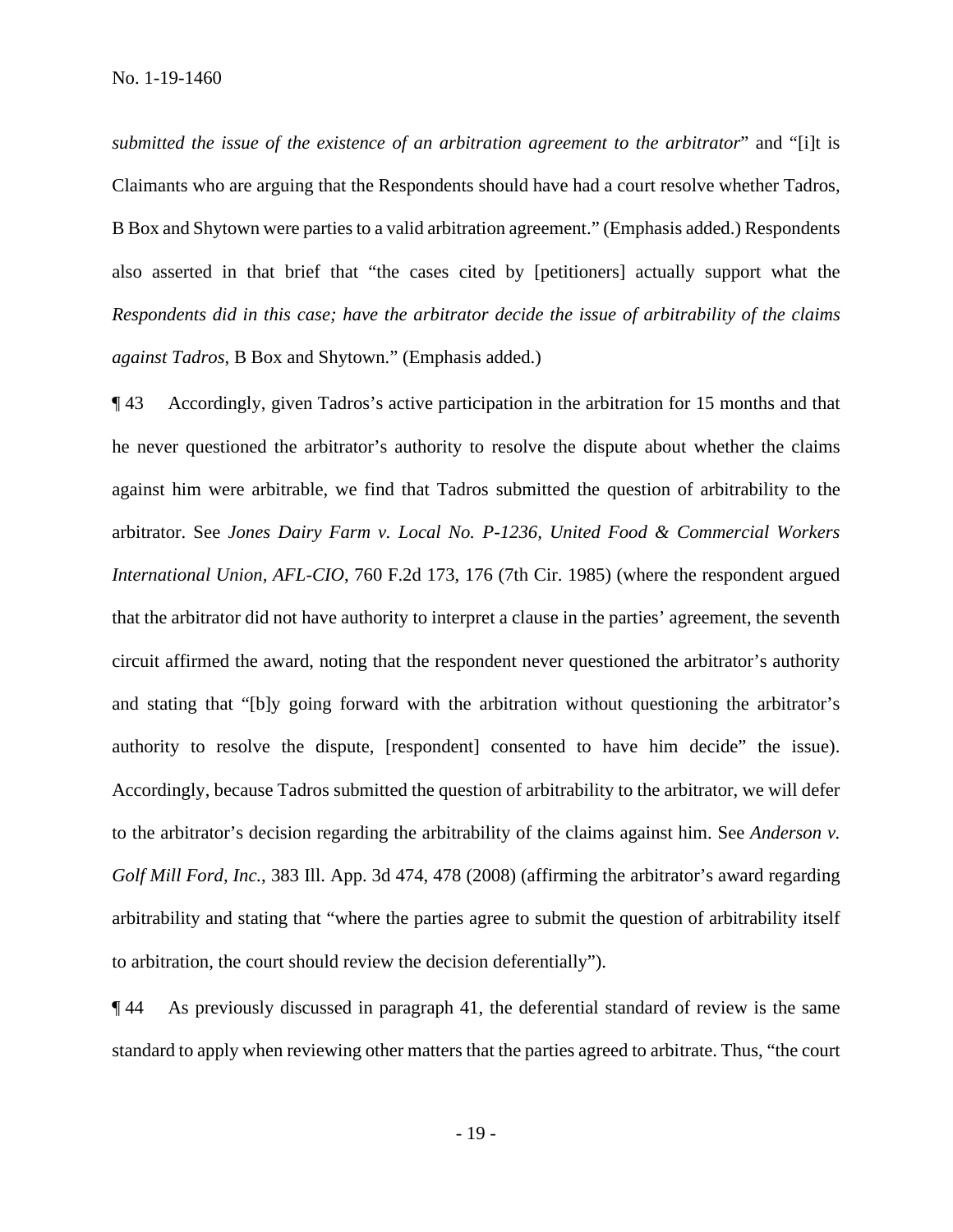should give considerable leeway to the arbitrator, setting aside his or her decision only in certain narrow circumstances." *First Options of Chicago, Inc.*, 514 U.S. at 943. We start with the presumption that the trial court did not exceed its authority. *Herricane Graphics, Inc. v. Blinderman Const. Co.*, 354 Ill. App. 3d 151, 155 (2004). When possible, we must "construe arbitration awards so as to uphold their validity." *Salsitz*, 198 Ill. 2d at 13. A court will not reverse an arbitrator's award "on the ground that it is illogical or inconsistent" or if contains "errors in judgment or a mistake of law or fact." *Herricane Graphics, Inc.*, 354 Ill. App. 3d at 156. In fact, a court will only grant a petition to vacate an arbitration award in "extraordinary circumstances." *Yorulmazoglu v. Lake Forest Hospital*, 359 Ill. App. 3d 554, 564 (2005). It is the burden of the person challenging the award to prove by clear and convincing evidence that it was improper. *Galasso v. KNS Companies, Inc.*, 364 Ill. App. 3d 124, 131 (2006).

¶ 45 To determine "whether parties agreed to arbitrate a certain matter, courts should apply ordinary state-law principles governing the formation of contracts." *Ervin v. Nokia, Inc*., 349 Ill. App. 3d 508, 511 (2004). It is well-settled that " '[a] nonparty to an arbitration agreement can neither compel arbitration nor be compelled to arbitrate.' " *Trover v. 419 OCR, Inc.*, 397 Ill. App. 3d 403, 407 (2010) (quoting *Jacob v. C & M Video, Inc.,* 248 Ill. App. 3d 654, 659 (1993)).

¶ 46 When an agent executes a contract on behalf of the principal and the other party is aware of the agency relationship, the agent is not individually bound by the terms of a contract, unless he agrees to be personally liable. *Western Casualty & Surety Co. v. Bauman Insurance Agency, Inc.*, 81 Ill. App. 3d 485, 486 (1980). However, when the language in the document conflicts with the apparent representation by the agent's signature, there is a question of fact as to the agent's intent, which is sufficient to withstand a motion to dismiss. *Knightsbridge Realty Partners, Ltd.-75 v.*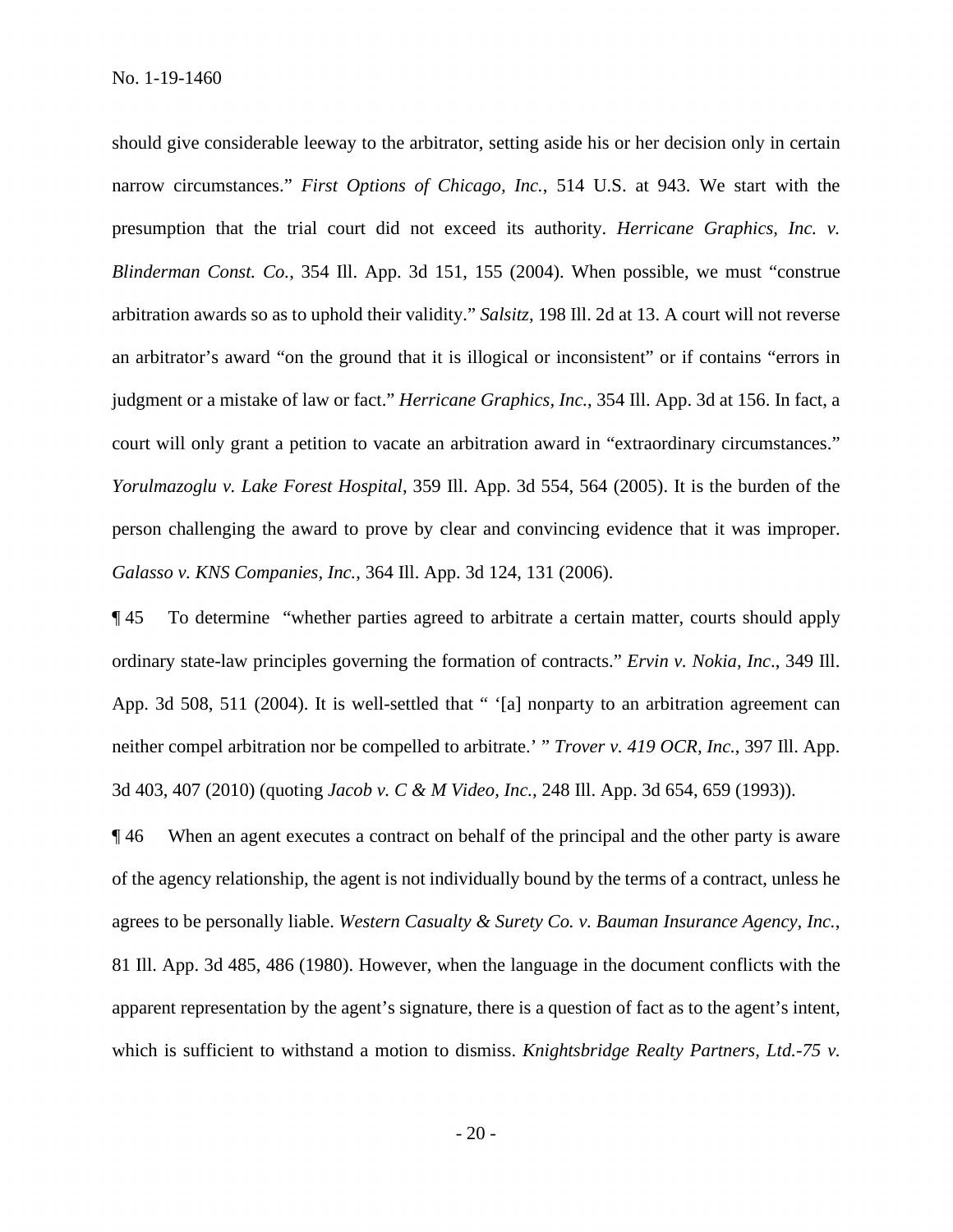*Pace*, 101 Ill. App. 3d 49, 53 (1981) "An agent may expressly agree to be personally bound, or it may be inferred by implication reasonably drawn from all the facts and circumstances in evidence." *Western Casualty & Surety*, 81 Ill. App. 3d at 486.

¶ 47 Here, the operating agreements contain arbitration provisions stating that "the parties agree that any disputes which may arise out of or in connection with this Agreement shall be decided by" the AAA Rules. Tadros signed the operating agreements and, next to his signature, indicated that his title was "President" of Crown such that he was signing in a representative capacity. However, the arbitrator, who presided over the hearing and heard the evidence, found that the operating agreements showed that the parties intended to bind not only the signatories, but also the managers, which included Tadros. In the arbitrator's order, she stated that the agreements "apply to the claims alleged in this matter, all of which arose in connection with the Operating Agreements, which are the 'joint venture vehicle[s]… for purposes of the [Restaurant Projects].'" From our review of the record, we cannot find the arbitrator's conclusion that the parties intended Tadros to be personally bound by the operating agreements and arbitration clauses therein was so improper that we must vacate the award.

¶ 48 As previously discussed, petitioners asserted claims against Tadros personally in their original demand filed with the AAA, including allegations against Tadros related to the operating agreements. However, in Tadros's answer, he did not object to arbitrability of the claims against him. Instead, as previously discussed, he participated in the arbitration proceedings for about 15 months. During the process, Tadros even cited the operating agreements when he argued that Illinois, not New York, was the proper forum, lending support to the conclusion that Tadros understood that the parties had intended him to be bound by the agreements. Accordingly, Tadros's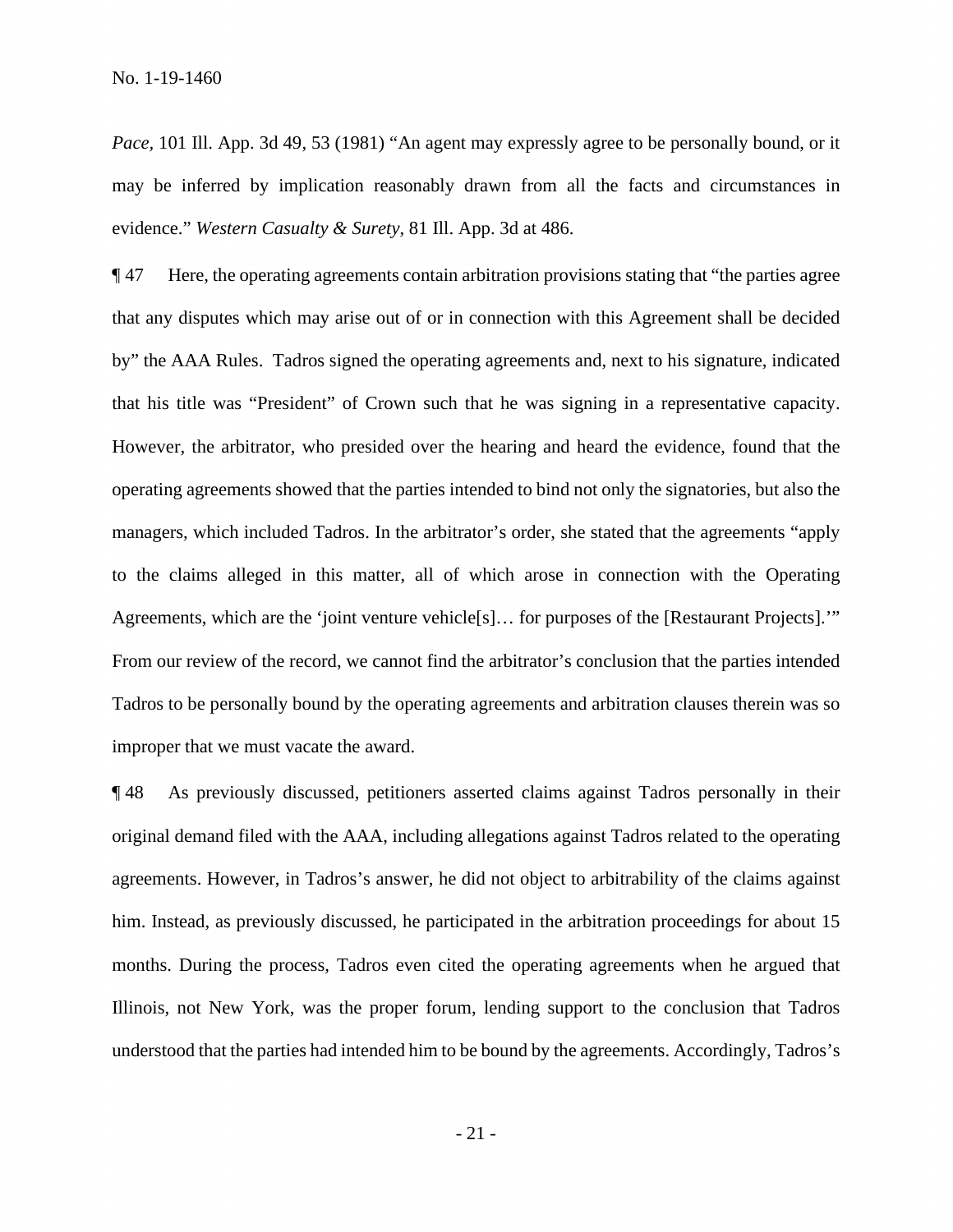conduct during the arbitration proceedings supports the arbitrator's decision that the parties had intended, and understood, that the operating agreements bound Tadros personally.

¶ 49 Further, the arbitrator expressly found that the operating agreements imposed certain duties on Tadros as a manager. The record shows that in section three of each operating agreement, it provided that "each Manager appointed by a Member shall use his powers to procure that such Member," *inter alia*, "act towards the other in all matters relating to this Agreement and the Company with the utmost good faith," "promote the best interest of the Company to realize the maximation of long-term benefits of the Members with respect to their interest in the Company," and "not intentionally take any action that could reasonably be expected to prejudice the Company or the other Member." In addition, section 3.5(b) of each agreement stated that managers "shall not permit to be diverted to any other Person sources of revenue properly belong to the Company." Thus, based on the provisions in the operating agreements, the arbitrator could have reasonably inferred and concluded that Tadros had certain obligations under the agreements and that the parties had intended for him to be personally bound by them.

¶ 50 Accordingly, from our review of the record, we cannot find that it was so improper for the arbitrator to conclude that it had jurisdiction to review the claims against Tadros because the parties intended the operating agreements and arbitration provisions contained therein to bind him personally. Thus, we are unpersuaded by Tadros's argument that the trial court erred when it enforced the arbitration provisions against him.

¶ 51 We note that Tadros asserts that the arbitrator exceeded her authority when she determined that he was bound by the arbitration clauses because contract formation is an issue for the courts to decide. However, as previously discussed, Tadros submitted the issue of arbitrability of the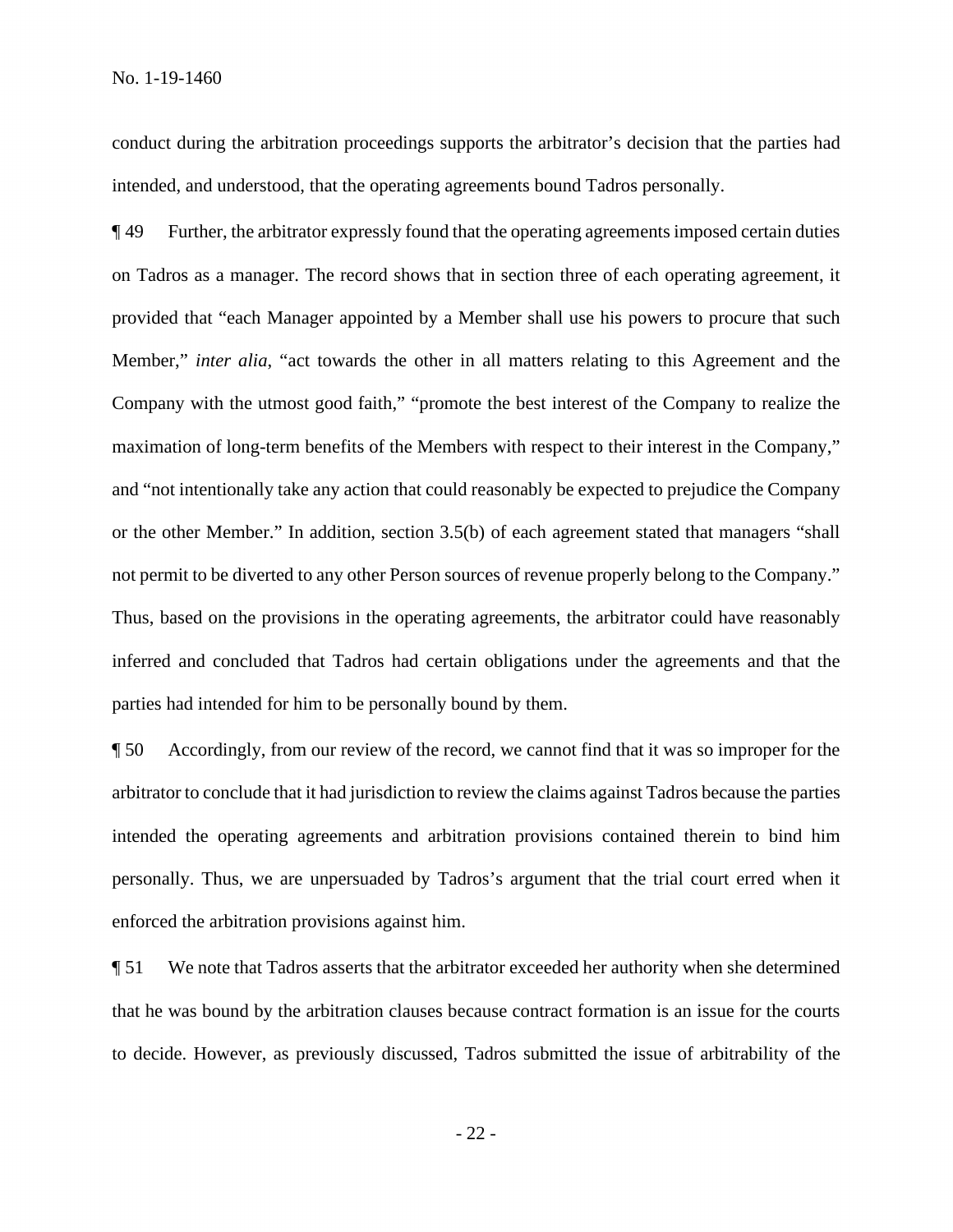claims against Tadros, and thus the issue whether Tadros was party to a valid arbitration agreement, to the arbitrator. See *Janiga v. Questar Capital Corp.*, 615 F.3d 735, 738 (7th Cir. 2010) ("the existence of a contract is an issue that the courts must decide prior to staying an action and ordering arbitration, unless the parties have committed even that gateway issue to the arbitrators."). Thus, we are unpersuaded by Tadros's argument.

## ¶ 52 C. Lost Profits

¶ 53 Finally, Tadros argues that the trial court erred when it found that the arbitrator had authority to award lost profits of Shytown B Box (one of the restaurants) to B Box 1 Management against Tadros. Tadros argues that Shytown B Box and Tadros were not parties to the operating agreement subject to the arbitration provision. He argues therefore that the arbitrator decided a dispute outside the scope of the arbitration agreement when it awarded lost profits to B Box 1 Management against Tadros, as it determined the rights of two nonparties (Tadros and Shytown B Box). Tadros also asserts that lost profits belong to the company, not its members, and that the lost profits awarded to B Box 1 Management, was a right and claim of Shytown B Box, the company formed under the operating agreement.

¶ 54 Here, the trial court concluded that under the parties' arbitration provisions they "specifically empowered an arbitrator to decide" the lost profits issue. The court concluded that even though Tadros disagreed with the arbitrator's finding, he could not argue that the arbitrator did not have authority. In the court's reasoning, it cited in *re Marriage of Haleas*, 2017 IL App (2d) 160799 ¶ 79, which states "when parties agree to submit a dispute to binding arbitration, they bargain for finality." The court therefore concluded that it would not disturb the arbitrator's award.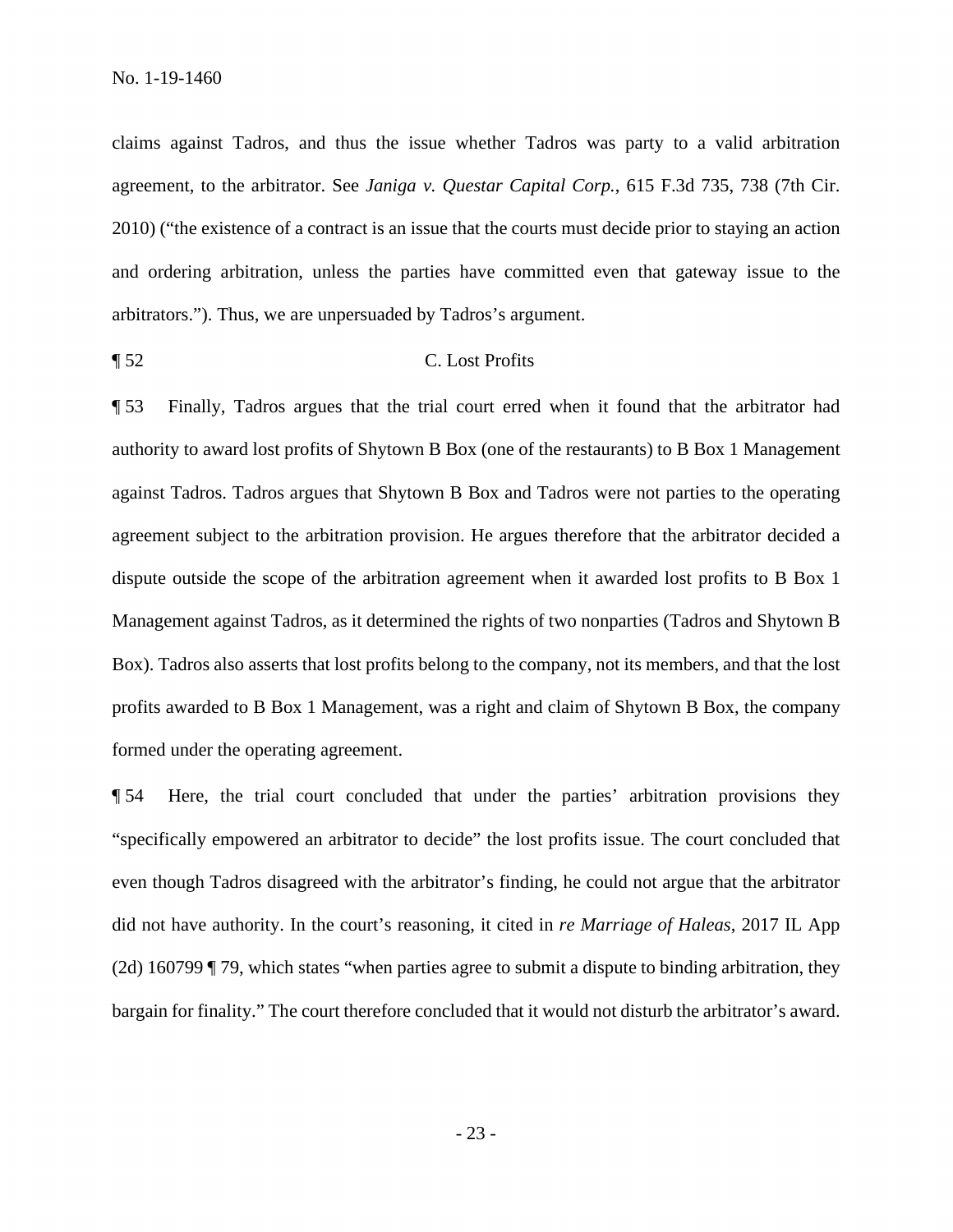¶ 55 Initially, we note that Tadros forfeited his argument that the arbitrator did not have jurisdiction over petitioners' claims for lost profits against Tadros. In Tadros's affirmative defenses to the amended demand for arbitration, he asserted that petitioners sought damages that "belong[ed] to the limited liability and not to [petitioners] in their individual capacity." In his pretrial memorandum, he asserted that petitioners (Shytown 168 and B Box 1 Management) could not receive lost profits individually because they did not assert a derivative claim. However, Tadros did not argue that the arbitrator did not have authority to determine petitioners' claim for lost profits against Tadros. Thus, Tadros did not properly preserve his argument that the arbitrator did not have authority to review petitioners' claim for lost profits against Tadros because Tadros and Shytown B Box were not parties to the arbitration agreements. See *First Health Group Corp.*, 393 Ill. App. 3d at 52 ("Failure to raise a timely objection results in the waiver of even a legitimate claim.").

¶ 56 Even if we would find that Tadros did not forfeit his argument, we would not find that the court erred in concluding that the arbitrator had jurisdiction over petitioners' lost profits claims. The arbitrator concluded that Tadros and the Restaurant LLCs (Shytown B Box 1 and Shytown LLC) were parties to the operating agreements and arbitration provisions contained therein. As previously discussed, we cannot find that this conclusion was improper. Thus, the trial court did not err when it determined that the arbitrator had jurisdiction to award Shytown B Box 1's lost profits to Watershed because the parties had agreed to submit the issue to arbitration in the operating agreements.

### ¶ 57 IV. Conclusion

¶ 58 For the foregoing reasons, the judgment of the circuit court is affirmed